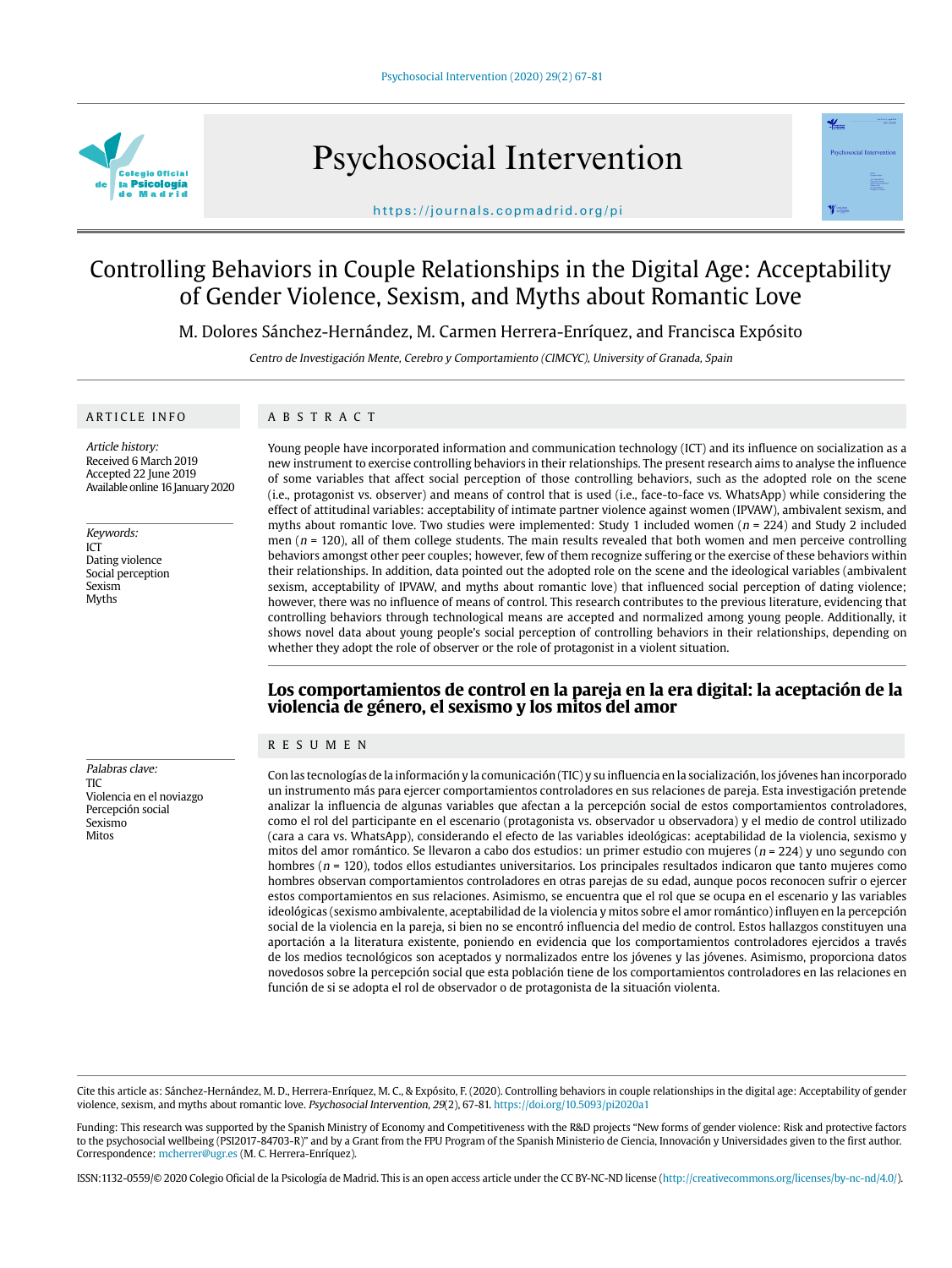Gender-based violence is defined as violence that men exercise against women in order to maintain control and domination over them. [The](https://dictionary.cambridge.org/es/diccionario/ingles-espanol/the) D[eclaration](https://dictionary.cambridge.org/es/diccionario/ingles-espanol/declaration) on [the](https://dictionary.cambridge.org/es/diccionario/ingles-espanol/the) E[limination](https://dictionary.cambridge.org/es/diccionario/ingles-espanol/elimination) [of](https://dictionary.cambridge.org/es/diccionario/ingles-espanol/of) [Violence](https://dictionary.cambridge.org/es/diccionario/ingles-espanol/violence) [Against](https://dictionary.cambridge.org/es/diccionario/ingles-espanol/against) [Women](https://dictionary.cambridge.org/es/diccionario/ingles-espanol/women)  defines this type of violence [as](https://dictionary.cambridge.org/es/diccionario/ingles-espanol/as) "any act of gender-based violence that results in, or is likely to result in, physical, sexual or psychological harm or suffering to women, including threats of such acts, coercion, or arbitrary deprivation of liberty, whether occurring in public or private life" (Res. A. G. 48/104; UN, 1994, p. 2). In Spain, intimate partner violence (IPV) constitutes a public health problem. It is the most common violence suffered by women (Martín-Fernández, Gracia, [&](https://es.wikipedia.org/wiki/%26) Lila, 2018), [whose](https://dictionary.cambridge.org/es/diccionario/ingles-espanol/whose) [impact](https://dictionary.cambridge.org/es/diccionario/ingles-espanol/impact) reaches [all](https://dictionary.cambridge.org/es/diccionario/ingles-espanol/all) sectors [of](https://dictionary.cambridge.org/es/diccionario/ingles-espanol/of) [society](https://dictionary.cambridge.org/es/diccionario/ingles-espanol/society)  (López-Ossorio et al., 2018).

This social phenomenon not only manifests itself in adulthood, but it also has an increasingly greater impact on youth and adolescence (Borrajo [&](https://es.wikipedia.org/wiki/%26) Gámez-Guadix, 2015). Terms such as ["courtship](https://dictionary.cambridge.org/es/diccionario/ingles-espanol/courtship) [violence](https://dictionary.cambridge.org/es/diccionario/ingles-espanol/violence)" [or](https://dictionary.cambridge.org/es/diccionario/ingles-espanol/or) "dating [violence](https://dictionary.cambridge.org/es/diccionario/ingles-espanol/violence)" have been coined [to](https://dictionary.cambridge.org/es/diccionario/ingles-espanol/to) [refer](https://dictionary.cambridge.org/es/diccionario/ingles-espanol/refer) [to](https://dictionary.cambridge.org/es/diccionario/ingles-espanol/to) the [abuse](https://dictionary.cambridge.org/es/diccionario/ingles-espanol/abuse) [at](https://dictionary.cambridge.org/es/diccionario/ingles-espanol/at) [the](https://dictionary.cambridge.org/es/diccionario/ingles-espanol/the)  [stage](https://dictionary.cambridge.org/es/diccionario/ingles-espanol/stage) [of](https://dictionary.cambridge.org/es/diccionario/ingles-espanol/of) [courtship](https://dictionary.cambridge.org/es/diccionario/ingles-espanol/courtship) [or](https://dictionary.cambridge.org/es/diccionario/ingles-espanol/or) [first](https://dictionary.cambridge.org/es/diccionario/ingles-espanol/first) date. Dating [violence](https://dictionary.cambridge.org/es/diccionario/ingles-espanol/violence) [is](https://dictionary.cambridge.org/es/diccionario/ingles-espanol/is) [the](https://dictionary.cambridge.org/es/diccionario/ingles-espanol/the) [most](https://dictionary.cambridge.org/es/diccionario/ingles-espanol/most) [used](https://dictionary.cambridge.org/es/diccionario/ingles-espanol/used)  [concept](https://dictionary.cambridge.org/es/diccionario/ingles-espanol/concept) [globally](https://dictionary.cambridge.org/es/diccionario/ingles-espanol/globally) [and](https://dictionary.cambridge.org/es/diccionario/ingles-espanol/and) concerns "[physical](https://dictionary.cambridge.org/es/diccionario/ingles-espanol/physical) [aggression,](https://dictionary.cambridge.org/es/diccionario/ingles-espanol/aggression) [psychological](https://dictionary.cambridge.org/es/diccionario/ingles-espanol/psychological)  [and](https://dictionary.cambridge.org/es/diccionario/ingles-espanol/and) [emotional,](https://dictionary.cambridge.org/es/diccionario/ingles-espanol/emotional) [verbal](https://dictionary.cambridge.org/es/diccionario/ingles-espanol/verbal) [or](https://dictionary.cambridge.org/es/diccionario/ingles-espanol/or) implied [abuse](https://dictionary.cambridge.org/es/diccionario/ingles-espanol/abuse) and [which](https://dictionary.cambridge.org/es/diccionario/ingles-espanol/which) takes [place](https://dictionary.cambridge.org/es/diccionario/ingles-espanol/place) [both](https://dictionary.cambridge.org/es/diccionario/ingles-espanol/both) [in](https://dictionary.cambridge.org/es/diccionario/ingles-espanol/in)  [public](https://dictionary.cambridge.org/es/diccionario/ingles-espanol/public) [and](https://dictionary.cambridge.org/es/diccionario/ingles-espanol/and) [private"](https://dictionary.cambridge.org/es/diccionario/ingles-espanol/private) (Ely, Dulmus, [&](https://es.wikipedia.org/wiki/%26) Wodarski, 2002).

A review by Leen et al. (2013) examined the prevalence of abuse in this stage and found that psychological mistreatment (from 22 to 77%) was the most frequent form, followed [by](https://dictionary.cambridge.org/es/diccionario/ingles-espanol/by) [physical](https://dictionary.cambridge.org/es/diccionario/ingles-espanol/physical) (from 2 to 44%) [and](https://dictionary.cambridge.org/es/diccionario/ingles-espanol/and) [sexual](https://dictionary.cambridge.org/es/diccionario/ingles-espanol/sexual) (from 1 to15%) [violence.](https://dictionary.cambridge.org/es/diccionario/ingles-espanol/violence) Psychological abuse is the most-used form amongst young couples. O'Leary and Slep (2003) asserted that it is assessed according [to](https://dictionary.cambridge.org/es/diccionario/ingles-espanol/to) [three](https://dictionary.cambridge.org/es/diccionario/ingles-espanol/three) indicators: verbal aggression (i.e., shouting), behaviors of control and dominance (i.e., controlling [the](https://dictionary.cambridge.org/es/diccionario/ingles-espanol/the) [partner'](https://dictionary.cambridge.org/es/diccionario/ingles-espanol/partner)s relationships [with](https://dictionary.cambridge.org/es/diccionario/ingles-espanol/with) friends), and behaviors of jealousy (i.e., checking where the partner has been; Muñoz-Rivas, Graña, [&](https://es.wikipedia.org/wiki/%26) González, 2011).

Gender-based violence embodies [multiple](https://dictionary.cambridge.org/es/diccionario/ingles-espanol/multiple) forms [that](https://dictionary.cambridge.org/es/diccionario/ingles-espanol/that) [evolve](https://dictionary.cambridge.org/es/diccionario/ingles-espanol/evolve)  according [to](https://dictionary.cambridge.org/es/diccionario/ingles-espanol/to) [society.](https://dictionary.cambridge.org/es/diccionario/ingles-espanol/society) [As](https://dictionary.cambridge.org/es/diccionario/ingles-espanol/as) [a](https://dictionary.cambridge.org/es/diccionario/ingles-espanol/a) [result](https://dictionary.cambridge.org/es/diccionario/ingles-espanol/result) [of](https://dictionary.cambridge.org/es/diccionario/ingles-espanol/of) [the](https://dictionary.cambridge.org/es/diccionario/ingles-espanol/the) incorporation [of](https://dictionary.cambridge.org/es/diccionario/ingles-espanol/of) [information](https://content.taylorfrancis.com/books/e/download?dac=C2004-0-20942-0&isbn=9781134817573&doi=10.4324/9780203401491-9&format=pdf)  [and communication technology](https://content.taylorfrancis.com/books/e/download?dac=C2004-0-20942-0&isbn=9781134817573&doi=10.4324/9780203401491-9&format=pdf) (ICT) [in](https://dictionary.cambridge.org/es/diccionario/ingles-espanol/in) relationships, violence has not been eradicated but it is occurring in a different way (Flores [&](https://es.wikipedia.org/wiki/%26)  Browne, 2017). In this sense, violence through ICT is a recent problem that expresses new forms of traditional violence, but it is still being caused for the same patriarchal cultural reasons.

## **Information and Communication Technology (ICT)**

It is important to pay attention to new forms of socialization that emerge in today's society [and](https://dictionary.cambridge.org/es/diccionario/ingles-espanol/and) [affect](https://dictionary.cambridge.org/es/diccionario/ingles-espanol/affect) [people](https://dictionary.cambridge.org/es/diccionario/ingles-espanol/people)'[s](https://dictionary.cambridge.org/es/diccionario/ingles-espanol/s) [lives](https://dictionary.cambridge.org/es/diccionario/ingles-espanol/lives) [and](https://dictionary.cambridge.org/es/diccionario/ingles-espanol/and) [their](https://dictionary.cambridge.org/es/diccionario/ingles-espanol/their) [personal](https://dictionary.cambridge.org/es/diccionario/ingles-espanol/personal)  [and](https://dictionary.cambridge.org/es/diccionario/ingles-espanol/and) [social](https://dictionary.cambridge.org/es/diccionario/ingles-espanol/social) [development.](https://dictionary.cambridge.org/es/diccionario/ingles-espanol/development) According to the National Statistics Institute (Instituto Nacional de Estadística - INE, 2016), in Spain there were 28 million internet users, of which 82.9% used it every day; the mobile phone was the most widely used device (93.3%) by young people. The [ability](https://dictionary.cambridge.org/es/diccionario/ingles-espanol/accessibility) [to](https://dictionary.cambridge.org/es/diccionario/ingles-espanol/to) [communicate](https://dictionary.cambridge.org/es/diccionario/ingles-espanol/communicate), [share](https://dictionary.cambridge.org/es/diccionario/ingles-espanol/share) [personal](https://dictionary.cambridge.org/es/diccionario/ingles-espanol/personal) experiences, [find](https://dictionary.cambridge.org/es/diccionario/ingles-espanol/find) solutions [or](https://dictionary.cambridge.org/es/diccionario/ingles-espanol/or)  [support,](https://dictionary.cambridge.org/es/diccionario/ingles-espanol/support) [and](https://dictionary.cambridge.org/es/diccionario/ingles-espanol/as) [access](https://dictionary.cambridge.org/es/diccionario/ingles-espanol/access) [any](https://dictionary.cambridge.org/es/diccionario/ingles-espanol/any) [person](https://dictionary.cambridge.org/es/diccionario/ingles-espanol/person) from any place or at any time have caused ICT to become the primary source of interaction amongst young people (Megías [&](https://es.wikipedia.org/wiki/%26) Rodríguez, 2014) who have been identified as the digital generation.

## **Controlling Behaviors through New Technologies**

Researchers have documented both positive and negative impacts that arise from young people's use of new technologies (Best, Manktelow, & Taylor, 2014). For example, online interaction via mobile phones can provide opportunities to strengthen relationships with friends and partners (Subrahmanyam [&](https://es.wikipedia.org/wiki/%26) Greenfield, 2008); however, these [same](https://dictionary.cambridge.org/es/diccionario/ingles-espanol/same) situations [can](https://dictionary.cambridge.org/es/diccionario/ingles-espanol/can) [become](https://dictionary.cambridge.org/es/diccionario/ingles-espanol/become) opportunities [to](https://dictionary.cambridge.org/es/diccionario/ingles-espanol/to) [threaten,](https://dictionary.cambridge.org/es/diccionario/ingles-espanol/threaten) [harass,](https://dictionary.cambridge.org/es/diccionario/ingles-espanol/harass) [and](https://dictionary.cambridge.org/es/diccionario/ingles-espanol/and) [attack](https://dictionary.cambridge.org/es/diccionario/ingles-espanol/attack) [other](https://dictionary.cambridge.org/es/diccionario/ingles-espanol/other) users (Draucker [&](https://es.wikipedia.org/wiki/%26) Martsolf, 2010; Gómez-Franco [&](https://es.wikipedia.org/wiki/%26)  Sendín, 2014). [Although](https://dictionary.cambridge.org/es/diccionario/ingles-espanol/although) ICT has fostered [instrument](https://dictionary.cambridge.org/es/diccionario/ingles-espanol/instrument)s [that](https://dictionary.cambridge.org/es/diccionario/ingles-espanol/that) facilitate interpersonal [communication](https://dictionary.cambridge.org/es/diccionario/ingles-espanol/communication), such devices [also](https://dictionary.cambridge.org/es/diccionario/ingles-espanol/also) [have](https://dictionary.cambridge.org/es/diccionario/ingles-espanol/have) [become](https://dictionary.cambridge.org/es/diccionario/ingles-espanol/become) [a](https://dictionary.cambridge.org/es/diccionario/ingles-espanol/a)  [means](https://dictionary.cambridge.org/es/diccionario/ingles-espanol/means) [of](https://dictionary.cambridge.org/es/diccionario/ingles-espanol/of) [control](https://dictionary.cambridge.org/es/diccionario/ingles-espanol/control) [and](https://dictionary.cambridge.org/es/diccionario/ingles-espanol/and) [violence](https://dictionary.cambridge.org/es/diccionario/ingles-espanol/violence) [against](https://dictionary.cambridge.org/es/diccionario/ingles-espanol/against) an abuser's [partner](https://dictionary.cambridge.org/es/diccionario/ingles-espanol/partner). According to Donoso, Rubio, and Vilà (2017), control behaviors are the most

frequent form of online violence; examples of such behavior include constantly checking up on the whereabouts of one's partner and confirming who she is with, checking [her](https://dictionary.cambridge.org/es/diccionario/ingles-espanol/your) [mobile](https://dictionary.cambridge.org/es/diccionario/ingles-espanol/mobile) [phone](https://dictionary.cambridge.org/es/diccionario/ingles-espanol/phone), forcing [the](https://dictionary.cambridge.org/es/diccionario/ingles-espanol/the) partner [to](https://dictionary.cambridge.org/es/diccionario/ingles-espanol/to) [stop](https://dictionary.cambridge.org/es/diccionario/ingles-espanol/stop) chatting [with](https://dictionary.cambridge.org/es/diccionario/ingles-espanol/with) [someone](https://dictionary.cambridge.org/es/diccionario/ingles-espanol/someone), forcing [her](https://dictionary.cambridge.org/es/diccionario/ingles-espanol/her) [to](https://dictionary.cambridge.org/es/diccionario/ingles-espanol/to) [delete](https://dictionary.cambridge.org/es/diccionario/ingles-espanol/delete) photos [or](https://dictionary.cambridge.org/es/diccionario/ingles-espanol/or) [her](https://dictionary.cambridge.org/es/diccionario/ingles-espanol/your) [social](https://dictionary.cambridge.org/es/diccionario/ingles-espanol/social) [network](https://dictionary.cambridge.org/es/diccionario/ingles-espanol/network) friends or asking [for](https://dictionary.cambridge.org/es/diccionario/ingles-espanol/for) [the](https://dictionary.cambridge.org/es/diccionario/ingles-espanol/the) [password](https://dictionary.cambridge.org/es/diccionario/ingles-espanol/password) [to](https://dictionary.cambridge.org/es/diccionario/ingles-espanol/to) [access](https://dictionary.cambridge.org/es/diccionario/ingles-espanol/access) [her](https://dictionary.cambridge.org/es/diccionario/ingles-espanol/their) [personal](https://dictionary.cambridge.org/es/diccionario/ingles-espanol/personal) [accounts](https://dictionary.cambridge.org/es/diccionario/ingles-espanol/accounts) [or](https://dictionary.cambridge.org/es/diccionario/ingles-espanol/or) [social](https://dictionary.cambridge.org/es/diccionario/ingles-espanol/social) networks.

The situation is serious. One of the first studies about gender violence and social perception found that abusive online control through a mobile phone is the most exercised form by young people; however, it is not perceived as gender violence (Díaz-Aguado, 2013). Recent research has compared both online and face-to-face contexts and determined that 90% of young people believe there is more gender violence in the online context (Donoso, Hurtado, [&](https://es.wikipedia.org/wiki/%26) Vilà, 2018). On the other hand, young people state that they have observed violent behaviors in their online network, but few of them declare to have been a victim or aggressor (Donoso et al., 2018). In this way, it seems that there is a widespread perception about the magnitude of violence that is exercised through ICT instruments, but few people identify themselves as victims or perpetrators. According to Donoso et al. (2018), gender seems to be the best indicator of the type of response a person has to dating violence: adolescent boys adopt more passive behaviors when they observe gender violence in the online context, whereas girls provide the victims more helpful behaviors.

Relationships are an important source of well-being and happiness (Centro de Investigaciones Sociológicas, 2010). However, when the relationship is conflicting and violent, it could become one of the main causes of suffering (Garrido-Macías, Valor-Segura, [&](https://es.wikipedia.org/wiki/%26) Expósito, 2017; Valor-Segura, Expósito, Moya, [&](https://es.wikipedia.org/wiki/%26) Kluwer, 2014). The inability to properly confront this situation could affect different psychosocial areas such as self-esteem, loneliness, social support, and life satisfaction (Gómez-Franco [&](https://es.wikipedia.org/wiki/%26) Sendín, 2014). Some of the strategies used by women to confront cyber dating violence are to delete published content in their social networks, change publications to avoid anger, diminish activity in social networks, or disable their accounts (Vitak, Chadha, Steiner, [&](https://es.wikipedia.org/wiki/%26) Ashktorab, 2017); that is to say, behaviors that isolate and limit women's lives in the technological realm are similar to those that occur in conjunction with traditional violence (Expósito, 2011).

In this sense, sexist attitudes and myths about romantic love acquire special importance as they are perpetuated even more intensely through social networks.

## **Sexist Attitudes and Myths about Romantic Love**

Sexist attitudes and myths about romantic love are situated at the base of these new forms of relationship between young people. Sexism is defined as the beliefs and attitudes held in traditional gender stereotypes regarding the roles that are considered appropriate for men and women and the relationships that must be kept between both members of the couple (Moya, 2003). According to the Ambivalent Sexism Theory (Glick [&](https://es.wikipedia.org/wiki/%26) Fiske, 1996), traditional sexism is divided in two different components: hostile sexism and benevolent sexism. The hostile component reflects a negative view of women and is manifested towards those who do not assume traditional roles and, thereby representing a threat to the superiority and domination of the male (Glick [&](https://es.wikipedia.org/wiki/%26) Fiske, 2001). Benevolent sexism carries a positive connotation because it considers that women need affection and protection and positively value those who assume traditional roles (Glick [&](https://es.wikipedia.org/wiki/%26) Fiske, 2001).

Different authors agree that ambivalent sexism is positively related to justification of violent attitudes against the partner in the traditional context (Herrera, Expósito, [&](https://es.wikipedia.org/wiki/%26) Moya, 2012; Herrero, Rodríguez, [&](https://es.wikipedia.org/wiki/%26) Torres, 2017; Valor-Segura, Expósito, [&](https://es.wikipedia.org/wiki/%26) Moya, 2011) and victim-blaming (Gracia, García, [&](https://es.wikipedia.org/wiki/%26) Lila, 2014; Martín-Fernández, Gracia, & Lila, 2018; Vidal-Fernández [&](https://es.wikipedia.org/wiki/%26) Megías, 2014). Furthermore,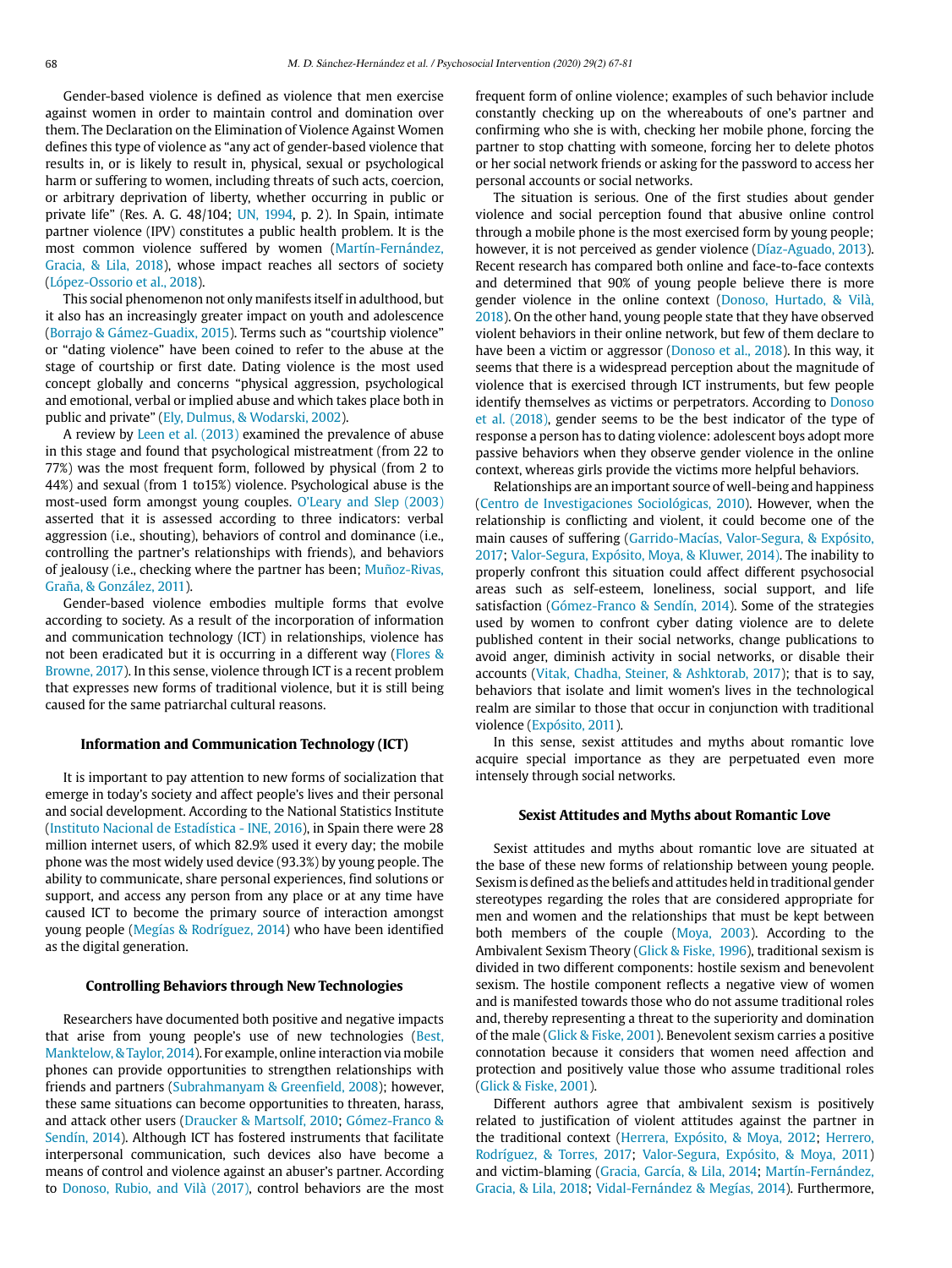an association has been found between acceptability of intimate partner violence against women (IPVAW) and perpetration of it (Copp, Giordano, Longmore, [&](https://es.wikipedia.org/wiki/%26) Manning, 2016; Gracia, Rodríguez, [&](https://es.wikipedia.org/wiki/%26) Lila, 2015), so high grades of acceptability of IPVAW increase the likelihood that men exercise violence in the couple and that this violence will be justified and normalized by victims (Martín-Fernández, Gracia, Marco et al., 2018; Waltermaurer, 2012). Additionally, high levels of acceptability of IPVAW have been associated with high levels of ambivalent sexism (Martín-Fernández, Gracia, Marco et al., 2018). In a technological context, several researchers agree that ICT devices facilitate the consolidation of gender stereotypes and a symbolic violence that legitimates models of domination based on patriarchal culture and distinction by sex (Donoso, Baños, Hurtado, [&](https://es.wikipedia.org/wiki/%26) Soto, 2016; Flores [&](https://es.wikipedia.org/wiki/%26) Browne, 2017). In particular, Ellsberg et al. (2015) pointed out that the sexist ideology regularly manifest itself as possessiveness and as controlling behaviors when ICT (WhatsApp, Instagram, Facebook, etc.) is used. However, ICT can also be used as a tool for combating sexism and for educating on equality. For example, Navarro-Pérez, Carbonell, and Oliver (2019) recently determined that an intervention with a mobile app for reducing sexism, which Navarro-Pérez, Oliver, Morillo, and Carbonell (2018) designed, was effective, decreasing the level of sexism in adolescents between 6 and 12%.

On the other hand, myths about romantic love refer to the set of unreal and distorted beliefs about the supposed nature of love (i.e., soul mates, exclusivity, faithfulness, jealousy, etc.; Ferrer, Bosch, [&](https://es.wikipedia.org/wiki/%26) Navarro, 2010; Yela, 2003). These myths are socially accepted and contribute to the maintenance of gender stereotypes and the asymmetric power between men and women (Bosch [&](https://es.wikipedia.org/wiki/%26) Ferrer, 2012; Nardi-Rodríguez, Pastor-Mira, López-Roig, [&](https://es.wikipedia.org/wiki/%26) Ferrer-Pérez, 2018; Rodríguez-Castro, Lameiras-Fernández, Carrera-Fernández, [&](https://es.wikipedia.org/wiki/%26) Vallejo-Medina, 2013). Young people are especially vulnerable to the influence of myths about romantic love; they have a distorted impression about what love is and how members of the couple relate to each other (Ferrer et al., 2010; Sharpe [&](https://es.wikipedia.org/wiki/%26) Taylor, 1999). Borrajo, Gámez-Guadix, and Calvete (2015) found that beliefs in myths about romantic love were related to controlling behaviors in the couple fostered by new technology. Young people justify and accept these abusive behaviors (i.e., constantly checking where and with whom one's girlfriend may be or sharing passwords in their social networks) because they consider them to be expressions of love or worry in their relationships (Nardi-Rodríguez et al., 2018; Redondo, Ramis, Girbis, [&](https://es.wikipedia.org/wiki/%26) Schubert, 2011). On the other hand, García and Gimeno (2017) observed in a sample of undergraduate students that women are more vulnerable than men to the influence of myths about romantic love. Specifically, they pointed out that women show an idealization of love, an unconditional commitment to the relationship, including a high sense of protection and care of the other above satisfaction of their own needs and interests. As teenagers and young adults prefer the use of technology in order to communicate and traditional forms of contact are less frequent (Colás, González, [&](https://es.wikipedia.org/wiki/%26) De Pablos, 2013), it is necessary to analyse the use of ICT instruments and the variables that affect the process of minimization, normalization, and perpetuation of dating violence.

## **The Current Research**

The present research aims to analyse and understand young people's social perception about controlling behaviors in the couple that is fostered by new technologies. Two studies were carried out, the first with women and the second with men. The studies share the objectives to, on the one hand, understand the frequency with which young people experience and perceive control in relationships and, on the other hand, analyse the influence of some variables that affect social perception of that control, the adopted role on the scene (protagonist vs. observer) and the means of control that is used

(face-to-face vs. WhatsApp) by considering the effect of ideological variables such as acceptability of IPVAW, ambivalent sexism, and myths about romantic love.

## **Study 1**

#### **Hypothesis**

H1. Young women identify more easily with violence against the partner when they adopt the role of observer (vs. protagonist), so it is expected that they:

H1a. Express a lower justification of violent behavior

H1b. Perceive a greater severity of the situation

H1c. Perceive a greater risk of suffering dating violence

H2. Young women identify controlling behaviors amongst the couple to a lesser extent when it takes place through WhatsApp (vs. face-to-face). Specifically, it is expected that they:

H2a. Express a greater justification of violent behavior

H2b. Perceive a lower severity of the situation

H2c. Perceive a lower risk of suffering dating violence

H3. Ideological variables (ambivalent sexism, acceptability of IPVAW, and myths about romantic love) affect young women's social perceptions about dating violence, so it is expected that participants with high scores for these ideological variables express the following:

H3a. A greater justification of violent behavior

H3b. A lower perception of severity

H3c. A lower risk of suffering dating violence

#### **Method**

**Participants.** The sample consisted of 224 female undergraduate students at the University of Granada, Spain. The age of the participants ranged from 18 to 34 years ( $M = 20$ ,  $SD = 2.2$ ). A total of 88.8% of participants had Spanish nationality, 10.7% were immigrants and 0.4% did not indicate their nationalities. Regarding their sexual orientations, 90.6% of participants were heterosexual, 2.7 % were homosexual, 5.4% were bisexual and 1.3% did not indicate their sexual orientations. Concerning their civil statuses, the majority of the participants were single (73.2%), 0.4% were married, 0.4% were divorced, and 25.9% were dating.

**Design and procedure.** A between-subjects 2 (adopted role on the scene: protagonist vs. observer) x 2 (means of control used: faceto-face vs. WhatsApp) factorial design was employed through the scenario manipulation technique.

The sample was obtained through incidental sampling in different classrooms within several faculties at the University of Granada, Spain. First, we contacted the course teacher of each class by email and asked for his/her permission to conduct the study during his or her class period. Next, a researcher was trained to give participants appropriate instructions and to carry out the experiment. All participants were assured that their information and responses would remain anonymous and confidential. The students were informed that their participation in this research was voluntary, and that they could quit the study at any time. Therefore, the task would only be completed in a session in their habitual classrooms, with the course teacher always present. Having got informed consent, the participants were randomly assigned to one of the experimental conditions and were given approximately 15 minutes to complete a questionnaire. Once all students had completed the questionnaire, they were informed of the study's objectives.

**Instruments.** A questionnaire containing all of the variables to be measured was designed. The first step was to present a scenario about dating violence, corresponding to experimental manipulation (see Appendix A). To design the fictitious scenarios, we used the previous research by Navarro-Pérez, et al. (2018) as our basis. In this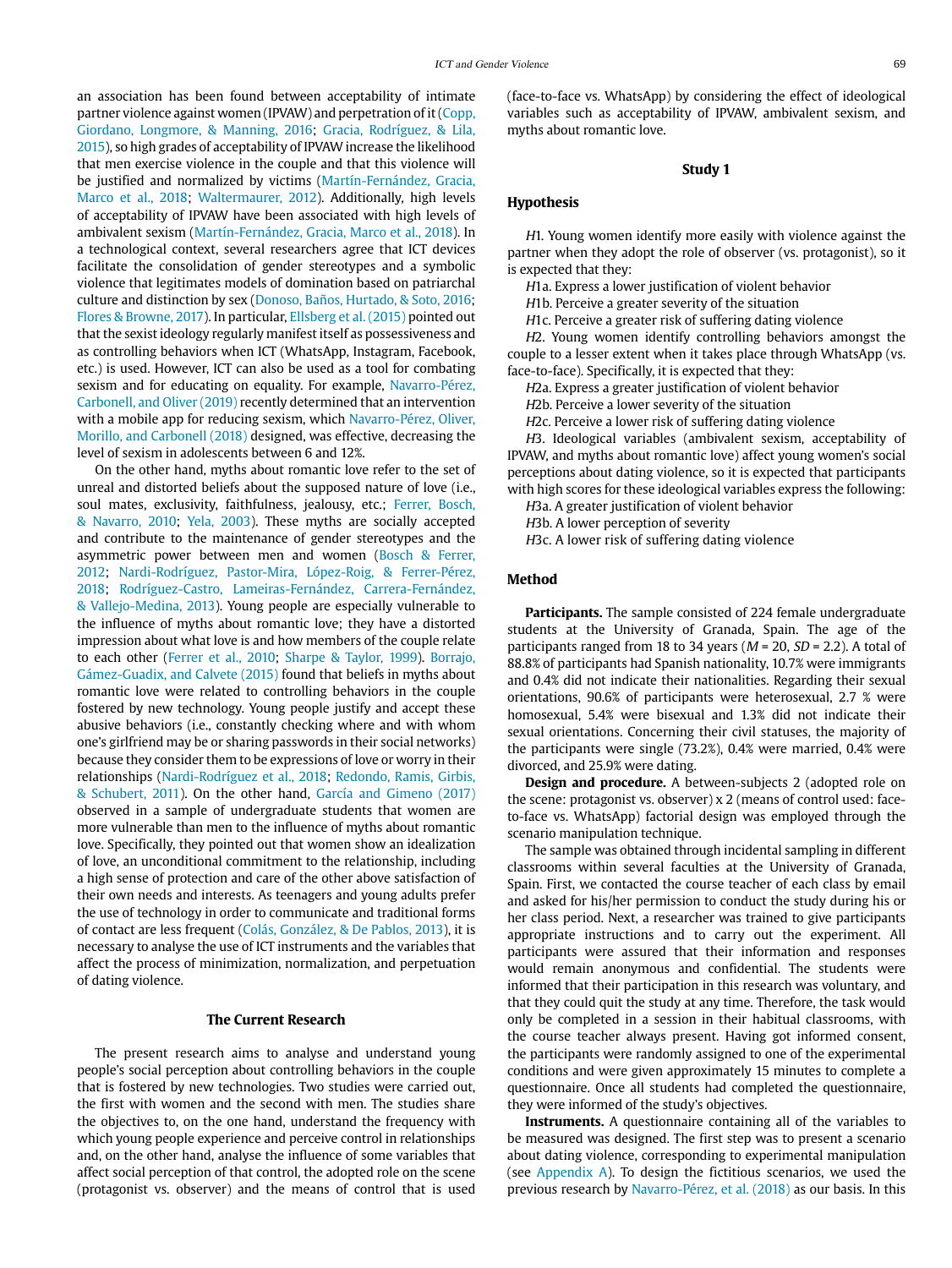way, we recreated situations of daily life, adapting them to WhatsApp context, with the aim of giving it more realism.

Thereafter, the following instruments were administered:

**Manipulation check.** Two items with a dichotomous response format (yes vs. no) were used to verify the effectiveness of the experimental manipulation: a) Adopted Role on the Scene independent variable (IV): "Is it a scenario that occurred between the members of a young couple, Juan and María?" ( $MC$ <sub>1</sub>), "Is it a hypothetical situation between you and your partner?" ( $MC<sub>2</sub>$ ); and b) Means of Control independent variable (IV): "The communication between the man and woman was through a mobile platform (WhatsApp)?" ( $MC<sub>3</sub>$ ), "The communication between the man and the woman has been personal (face-to-face)?"  $(MC<sub>4</sub>)$ .

Thereafter, the perceived severity and justification of violent behavior was evaluated through two items, which were an adaptation of those that other authors used in their studies, such as Garrido-Macías et al. (2017), Milesi, Süssenbach, Bohner, and Megías (2019), Valor-Segura et al. (2011), and Vidal-Fernández and Megías (2014).

**Perceived severity.** It was evaluated through the item: "How severe do you consider the described episode?". A 7-point Likerttype response format that ranged from 1 (nothing severe) to 7 (very severe) was used.

**Justification of violent behavior.** This variable was measured through one of the following items, according to the experimental condition: "How justified do you consider Juan's behavior to be" (observer condition) or "How justified do you consider your partner's behavior to be" (protagonist condition). The response format was a Likert type that ranged from 1 (completely unjustified) to 7 (completely justified).

The frequency at which young people experience and perceive controlling behaviors in their relationships and amongst others young couples was evaluated through two items, which were designed based on the Gender Cyber Violence Questionnaire (Donoso, 2014).

**Experiences of controlling behaviors in participants' own relationships.** These experiences were asked through the following item: "How often have you experienced similar or equal situations in your relationships?". This statement was evaluated by using a 7-point Likert scale (1 = never,  $7$  = always).

**Frequency of controlling behaviors in young couples.** This variable was evaluated through the item "How often do you think these situations occur amongst young couples?" The response format was a Likert type that ranged from 1 (never) to 7 (always).

**Subjective risk perceived of dating violence.** This element was evaluated by using an adaptation of the self-anchoring scaling designed by Kilpatrick and Cantril (1960), which consisted of showing the participants a pictorial non-verbal scale, such as the 10-point ladder scale, preceded by the following instructions: "Suppose the next ladder represents various levels of risk of violence in a couple. The highest part of the ladder represents a maximum risk of violence within the relationship, whereas the lowest part represents a minimum risk". Next, we asked them to mark the box that best represented their perceptions of the risk of suffering dating violence.

**The Acceptability of Intimate Partner Violence against Women Scale** (A-IPVAW; Martín-Fernández, Gracia, Marco et al., 2018). This scale consisted of 20 items that were scored on a 4-point Likerttype scale (1 = nothing acceptable, 4 = very acceptable). High scores were indicative of greater acceptance of intimate partner violence against women. The A-IPVAW consisted of three dimensions: physical violence (i.e., "I think it is acceptable for a man to hit his partner if she has been unfaithful"), verbal violence or coercion (i.e., "I think it is acceptable for a man to shout at his partner if she is constantly nagging/arguing"), and emotional violence (i.e., "I think it is acceptable for a man to threaten to injure his partner or others if she leaves him"). The alpha coefficient for the total scale was .60. In this study, only global scores were analyzed because the primary objective was to obtain an overview of acceptability of the IPVAW rather than a detailed analysis of each specific dimension.

**The Ambivalent Sexism Inventory** (ASI; Expósito, Moya, & Glick, 1998). This questionnaire consisted of 22 items rated with a 6-point response format ranging from  $0 =$  totally disagree to  $5 =$  totally agree. High scores revealed more sexist attitudes. Half of the items were related to hostile sexism (HS; i.e., "Women get easily offended," "Women always exaggerate the problems they have at work"), and the other half were related to benevolent sexism (BS; i.e., "Women are bestowed with a purity that few men possess"). The alpha coefficient of the hostile sexism subscale was .87; that of the benevolent sexism subscale was .82.

**Myths Scale toward Love** (Bosch et al., 2007; adapted in an adolescent sample by Rodríguez-Castro et al., 2013). The scale consisted of seven items. The response format was a 5-point Likert type that ranged from  $1 = totally disagree$  to  $5 = totally agree$ . The alpha coefficient for the scale was .69.

**Demographic information.** The students' gender, age, sexual orientation, and marital status were measured at the end of the questionnaire.

**Data Analysis.** Data analysis was carried out using the SPSS program, version 23. Firstly, a chi-square test was applied to assess the manipulations' efficacy. After that, in order to assess the frequency at which young women experience and perceive controlling behaviors in their relationships and amongst other young couples, descriptive analyses of frequencies were performed. Next, several hierarchical regression analyses were performed with the objective of verifying our predictions about the influence of the adopted role on the scene, the means of control used, and the ideological variables (acceptability of IPVAW, sexism, and myths about romantic love) on the social perception of dating violence.

#### **Results**

**Manipulation check.** The analysis revealed that all of the experimental manipulations were effective. Regarding the Adopted Role on the Scene IV, in  $MC<sub>1</sub>$ , 100% of the participants indicated that the episode happened between Juan and María when they belonged to the observer condition, and 57% of women indicated that the situation did not happen between Juan and María when they belonged to the protagonist condition, so differences were statistically significant,  $\chi^2(1, 223)$  = 78.66, p <.001. According to using the rules of thumb for low, moderate, and large effect sizes (Cohen, 1988, p. 532), the analysis showed a Cramer's V coefficient = .59, so a large effect size was obtained. In MC<sub>2</sub>, 60% of young women said that the situation was a hypothetical situation about their relationships when they were allocated to the protagonist condition, whereas 90.27% of participants did not consider this to be a hypothetical situation about their relationships when they were allocated to the observer condition,  $\chi^2(1, 223)$  = 62.30, p < .001. Cramer's V coefficient was .53, revealing a large effect size.

Regarding Means of Control IV, in  $MC<sub>3</sub>$ , 99.1% of participants indicated that the communication took place via a mobile phone when they belonged to the WhatsApp condition, whereas 96.4% of participants who were allocated to the face-to-face condition indicated that communication did not take place via a mobile phone,  $\chi^2(1, 224)$  = 204.59, p < 001. The analysis showed a Cramer's V coefficient = .96, so a large effect size was obtained. In  $MC_{4}$ , the results revealed that 99.1% of participants considered that communication occurred in person when they were allocated to the face-to-face condition, whereas 99.1% indicated that communication did not take place in person when they belonged to the WhatsApp condition,  $\chi^2(1)$ , 223) = 215.07,  $p < .001$ . A large effect size was obtained (Cramer's V  $= .98$ ).

**Frequency of controlling behaviors in relationships.** To assess the frequency at which young women experience and perceive controlling behaviors in their relationships and amongst other young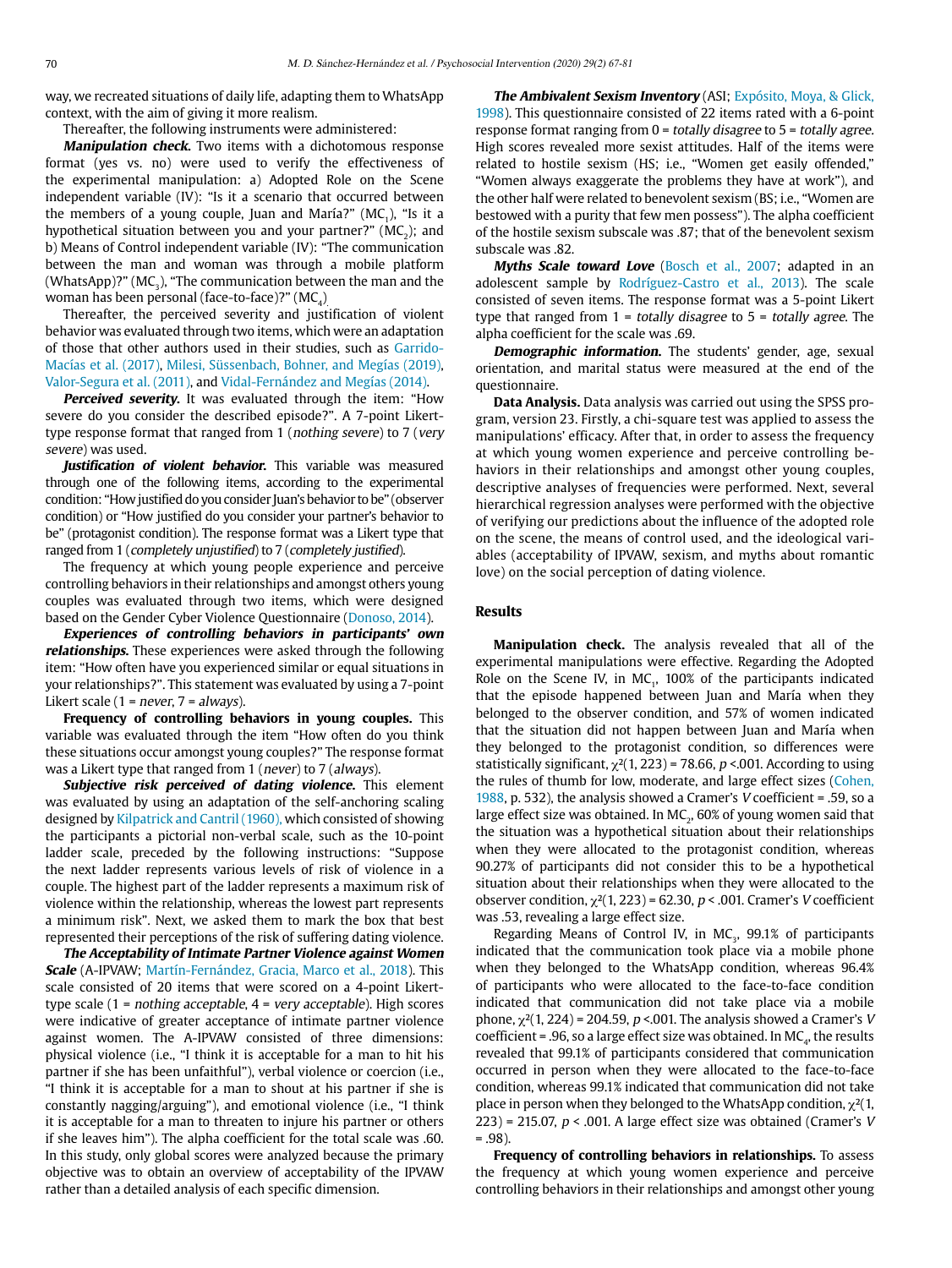**Table 1.** Role on the Scene, Means of Control and Attitudinal Variables as Predictors of Social Perception of Dating Violence

|                    | Severity |          |                  |                  | <b>Justification</b> |          |      |                   | Risk of dating violence |          |      |                   |
|--------------------|----------|----------|------------------|------------------|----------------------|----------|------|-------------------|-------------------------|----------|------|-------------------|
| V Predictor        | β        | t        | $\boldsymbol{p}$ | 95% CI           | $\beta$              | t        | p    | 95% CI            | $\beta$                 | t        | p    | 95% CI            |
| Step 1             |          |          |                  |                  |                      |          |      |                   |                         |          |      |                   |
| VI1                | .013     | 0.193    | .847             | $[-.117, .143]$  | $-.082$              | $-1.280$ | .202 | $[-.207, .044]$   | .225                    | 3.500    | .001 | [.098, .351]      |
| VI <sub>2</sub>    | $-.005$  | $-0.074$ | .941             | $[-.135, .125]$  | .001                 | 0.015    | .988 | $[-.124, .126]$   | .036                    | 0.559    | .577 | $[-.091, .162]$   |
| HS                 | $-118$   | $-1.490$ | .137             | $[-.274, .038]$  | .232                 | 3.040    | .003 | [.081, .383]      | $-186$                  | $-2.410$ | .017 | $[-337, -034]$    |
| BS                 | $-140$   | $-1.770$ | .078             | $[-.296, .016]$  | .141                 | 1.850    | .066 | $[-0.009, 0.292]$ | $-089$                  | $-1,150$ | .250 | $[-.240, .063]$   |
| $R^2$              | .05      |          |                  |                  | .110                 |          |      |                   | .11                     |          |      |                   |
| $\Delta R^2$       | .03      |          |                  |                  | .100                 |          |      |                   | .09                     |          |      |                   |
| A-IPVAW            | $-285$   | $-4.390$ | .000             | $[-.413, -.157]$ | .354                 | 5.610    | .000 | [.230, .479]      | $-.207$                 | $-3.190$ | .002 | $[-334, -079]$    |
| $\mathbb{R}^2$     | .08      |          |                  |                  | .130                 |          |      |                   | .09                     |          |      |                   |
| $\Delta R^2$       | .07      |          |                  |                  | .120                 |          |      |                   | .08                     |          |      |                   |
| Myths              | $-108$   | $-1,600$ | .112             | $[-.241, .025]$  | .148                 | 2.220    | .028 | [.016, .281]      | $-252$                  | $-3.930$ | .000 | $[-376, -125]$    |
| $R^2$              | .01      |          |                  |                  | .030                 |          |      |                   | .11                     |          |      |                   |
| $\Delta R^2$       | .01      |          |                  |                  | .040                 |          |      |                   | .10                     |          |      |                   |
| Step 2             |          |          |                  |                  |                      |          |      |                   |                         |          |      |                   |
| IV1 x IV2          | .035     | 0.529    | .598             | $[-.095, .165]$  | $-0.055$             | $-0.870$ | .385 | $[-.182, .07]$    | .039                    | 0.615    | .539 | $[-.087, .166]$   |
| IV1 x HS           | $-.039$  | $-0.497$ | .620             | $[-.196, .117]$  | .001                 | 0.010    | .992 | $[-.151, .152]$   | .088                    | 1.140    | .257 | $[-.064, .240]$   |
| IV2 x HS           | $-0.052$ | $-0.424$ | .672             | $[-390, .252]$   | $-.058$              | $-0.484$ | .629 | $[-.387, .234]$   | .158                    | 1.310    | .190 | $[-.104, .520]$   |
| IV1 x BS           | .081     | 0.988    | .324             | $[-0.081, .243]$ | .074                 | 0.934    | .352 | $[-0.083, .231]$  | .073                    | 0.923    | .357 | $[-.084, .231]$   |
| IV2 x BS           | .261     | 2.440    | .016             | [.077, .725]     | $-132$               | $-1,270$ | .204 | $[-.516, .111]$   | .030                    | 0.284    | .777 | $[-.269, .360]$   |
| $R^2$              | .09      |          |                  |                  | .140                 |          |      |                   | .14                     |          |      |                   |
| $\Delta R^2$       | .05      |          |                  |                  | .110                 |          |      |                   | .11                     |          |      |                   |
| <b>IV1 x IPVAW</b> | .063     | 0.954    | .341             | $[-.068, .195]$  | .096                 | 1.470    | .142 | $[-0.032, .225]$  | $-0.042$                | $-0.617$ | .538 | $[-.175, .092]$   |
| <b>IV2 x IPVAW</b> | .209     | 2.50     | .013             | [.073, .615]     | $-0.049$             | $-0.596$ | .552 | $[-.346, .185]$   | $-.001$                 | $-0.014$ | .989 | $[-.276, .272]$   |
| $R^2$              | .11      |          |                  |                  | .140                 |          |      |                   | .09                     |          |      |                   |
| $\Delta R^2$       | .08      |          |                  |                  | .120                 |          |      |                   | .07                     |          |      |                   |
| IV1 x Myths        | .009     | 0.133    | .895             | $[-.125, .143]$  | $-0.016$             | $-0.242$ | .809 | $[-.149, .117]$   | .091                    | 1.420    | .157 | $[-0.035, 0.217]$ |
| IV2 x Myths        | $-129$   | $-1.43$  | .155             | $[-.464, .074]$  | .094                 | 1.040    | .298 | $[-.149, .117]$   | $-.039$                 | $-0.452$ | .652 | $[-311, .195]$    |
| $R^2$              | .02      |          |                  |                  | .040                 |          |      |                   | .12                     |          |      |                   |
| $\Delta R^2$       | .01      |          |                  |                  | .010                 |          |      |                   | .10                     |          |      |                   |

Note. Independent variable 1 (IV1) = role on the scene; Independent variable 2 (IV2) = means of control; HS = hostile sexism; BS = benevolent sexism; A-IPVAW = acceptability of intimate partner violence against women; BCI = bootstrapping confidence interval.

couples, descriptive analyses of frequencies were performed. The results showed that 84.8% of young women considered controlling behaviors to frequently occur amongst young couples; however, 82.9% declared that they had never or hardly ever suffered from these behaviors in their relationships.

**Influence of adopted role on the scene, means of control used, and ideological variables on social perception of dating violence.**  To analyse the influence of some variables that affect social perception of that control, specifically adopted role on the scene (Hypothesis 1), means of control that was used (Hypothesis 2), and ideological variables, such as the acceptability of IPVAW, ambivalent sexism, and myths about romantic love (Hypothesis 3), several hierarchical regression analyses were performed with the following dependent variables: 1) perceived severity of the situation, 2) justification of violent behavior, and 3) perceived subjective risk of dating violence.

The same procedure was applied for each analysis. Step 1 assessed adopted role on the scene (protagonist =  $0$ , observer =  $1$ ) and means of control (face to face = 0, WhatsApp = 1) and the participants' centered scores in Hostile Sexism, Benevolent Sexism, Acceptability of Intimate Partner Violence Against Women (A-IPVAW), and Myths about Romantic Love. Step 2 involved second-order interactions between experimental manipulations and ideological variables. The results obtained are shown in Table 1.

According to Hypothesis 1, in the first step of regression analyses we found a significant effect of the Adopted Role on the Scene IV on perceived subjective risk of dating violence,  $β = -.225$ ,  $p ≤ .001$ , 95% CI [.098, .351]. Thus, participants who were allocated to observer condition perceived a greater subjective risk of dating violence in comparison with participants who were allocated to protagonist condition, which supported H1c.



Figure 1. Interaction between Means of Control and Acceptability of Intimate Partner Violence Against Women (A-IPVAW) on Perceived Severity.

Regarding Means of Control IV, regression analyses did not show any simple effect on dependent variables ( $p > .05$ ), rejecting Hypothesis 2 (see Table 1). However, the second step revealed the effect of a statistically significant interaction between means of control that was used and the A-IPVAW on the measure of perceived severity of the situation,  $β = .209$ ,  $p = .013$ , 95% CI [.073, .615]. Specifically, in face-to-face condition low levels of A-IPVAW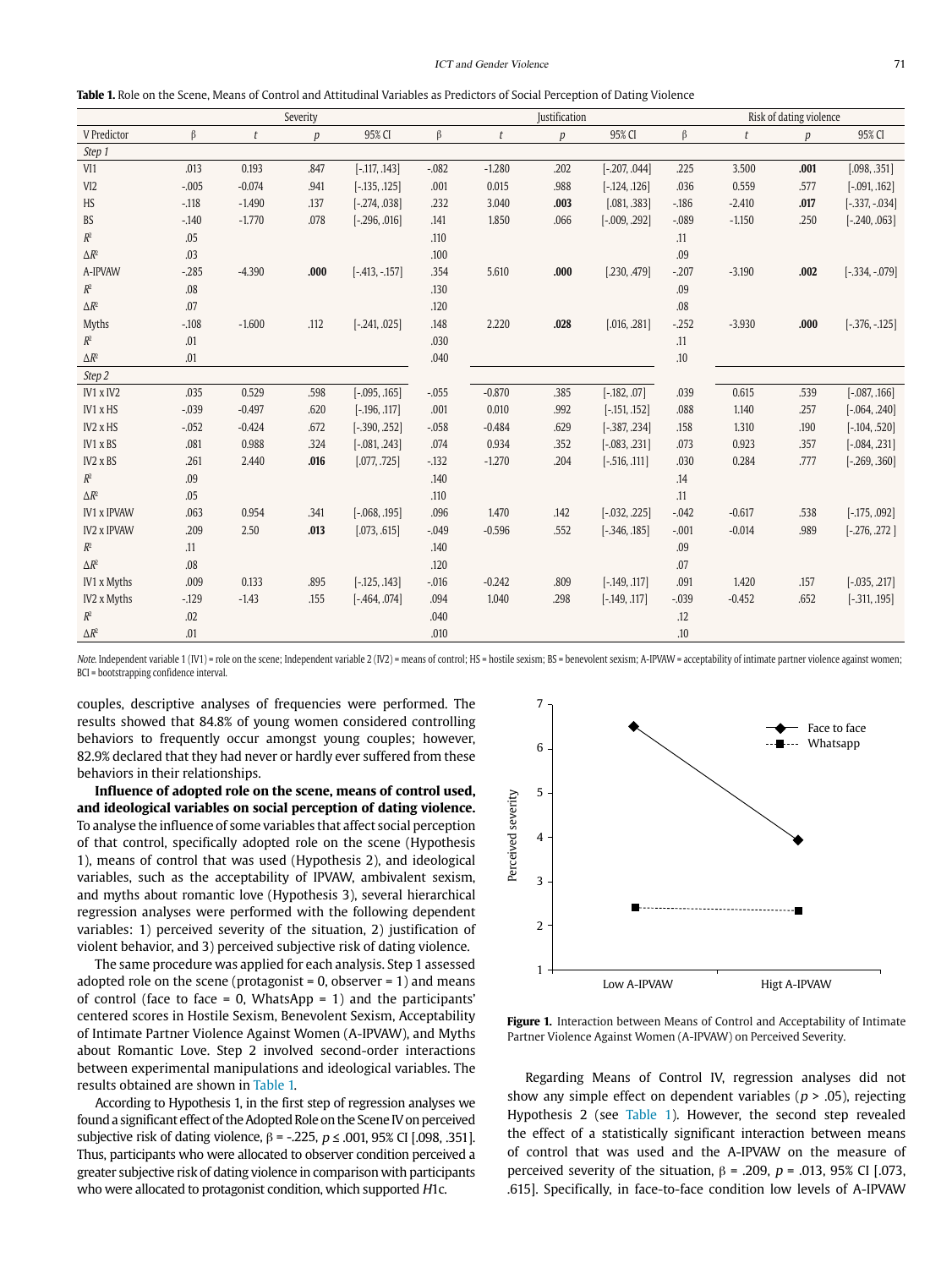predicted a greater perception of severity in comparison with high levels. However, in WhatsApp condition acceptability of IPVAW did not predict perceived severity (see Figure 1).

In addition, regression analyses showed the effect of another statistically significant interaction between IV Means of Control and benevolent sexism on the 'perceived severity of the situation' measure,  $β = .261$ ,  $p = .016$ , 95% CI [.077, .725]. In the same way, in the face-to-face condition, low levels of benevolent sexism predicted a greater perception of severity in comparison with high levels. In contrast, in WhatsApp condition, benevolent sexism did not predict perceived severity (see Figure 2).



**Figure 2.** Interaction between Means of Control and Benevolent Sexism (BS) on Perceived Severity.

Finally, regression analyses indicated that ideological variables predict significantly social perception of controlling behaviors in the relationship, which supported Hypothesis 3. In particular, high levels of hostile sexism predicted a greater justification of violent behavior and a lower perceived risk of dating violence. On the other hand, high scores for A-IPVAW predicted a greater justification of violent behavior, a lower perceived severity, as well as a lower perceived risk of suffering dating violence. In addition, high beliefs in myths about romantic love predicted a greater justification and a lesser perceived risk of dating violence (see Table 1).

## **Discussion**

On the one hand, the present study's aim was to understand the frequency with which young people experience and perceive controlling behaviors in relationships. The results showed that young women considered controlling behaviors to frequently occur amongst young couples (84.8%); however, they declared that they had never or hardly ever suffered from these behaviors in their relationship (82.9%). These findings are consistent with the results by Donoso et al. (2016), who found that young people perceived controlling behaviors amongst other couples of their ages, yet few of them stated that they experienced control struggles in their relationships.

On the other hand, Study 1 aimed to explore young people's social perception about controlling behaviors in relationships. Based on Hypothesis 1, we predicted that young women who adopted the role of observer (observer condition) in the described episode would more easily identify violence against the partner, in comparison with women who read the hypothetical episode about her relationship (protagonist condition). The main results indicated that the Adopted Role on the Scene IV predicted perceived subjective risk of dating violence in the expected direction, which supported H1c. Women who were allocated to the observer condition perceived a greater subjective risk of dating violence, in comparison with women who were allocated to the protagonist condition. However, the adopted role on the scene was not found to predict perceived severity of the situation and justification of violent behavior, rejecting H1 (a and b). Again, this result is consistent with the findings by Donoso et al. (2018), given that young women identify a greater risk of suffering from dating violence when they adopt the role of observer, that is, when controlling behaviors occur in couples besides their own relationships, as we observed in descriptive analyses performed previously. In this way, it seems that a widespread perception exists of the magnitude of controlling behaviors that are exercised within relationships, but few women identify themselves as victims. Women tend to use a series of personal and social mechanisms to face this experience, such as denial. Denying abuse constitutes a psychological defense mechanism; it does not mean lying or hiding what happens (Expósito, 2011).

According to Hypothesis 2, it was expected that the Means of Control IV that was used predicted perception of controlling behaviors in relationships. Specifically, it was believed that young women belonging to the WhatsApp condition would identify controlling behaviors in a couple to a lesser extent than young women belonging to the face-to-face condition. However, means of control that was used did not predict any dependent variables (perceived severity of the situation, justification of violent behavior, and perceived risk of suffering dating violence), rejecting H2. These results could be due to the fact that controlling behaviors were reproduced through new technologies; thus, they were perceived with the same normality as in a traditional context. In addition, the results pointed out the effect of two significant interactions on perceived severity: on the one hand, interaction between means of control and acceptability of IPVAW (see Figure 1); and on the other hand, an interaction between means of control and benevolent sexism (see Figure 2). In the face-to-face condition, lower levels (vs. high levels) of acceptability of IPVAW and benevolent sexism predicted a greater perception of severity; however, in the WhatsApp condition, these ideological variables did not predict perceived severity. The fact that acceptability of IPVAW and benevolent sexism did not affect perceived severity of the situation and justification of abusive behavior when the episode occurs in WhatsApp suggests that women are accepting and normalizing controlling behaviors online. These behaviors can be normalized due to the high frequency with which they occur in a technological context (Flores & Browne, 2017; Nardi-Rodríguez et al., 2018), with young people considering what is common to be normal. In addition, according to Estébanez and Vázquez (2013), women could consider these behaviors to be signs of worry and love instead of new manifestations of dating violence. In addition, it is important to consider the subjective nature of communication through WhatsApp, where messages between transmitter and receiver are subject to a high degree of interpretation. For example, a woman could think that her partner is joking or that he is not truly angry. However, the ideological variables predicted perception of severity and justification of abusive behavior when the episode occurred face-to-face. Perhaps, this could be due to the fact that control behaviors occur less frequently in a traditional context and, therefore, are more socially rejected. Young people are less accustomed to observe these behaviors face-to-face, so women with low levels of acceptability of IPVAW and benevolent sexism perceive a greater severity of the situation and justify it to a lesser extent in comparison with women with a high acceptability of IPVAW.

Finally, Study 1 proved the influence of ideological variables on social perception of controlling behaviors exercised against one's partner, which substantiated Hypothesis 3. According to initial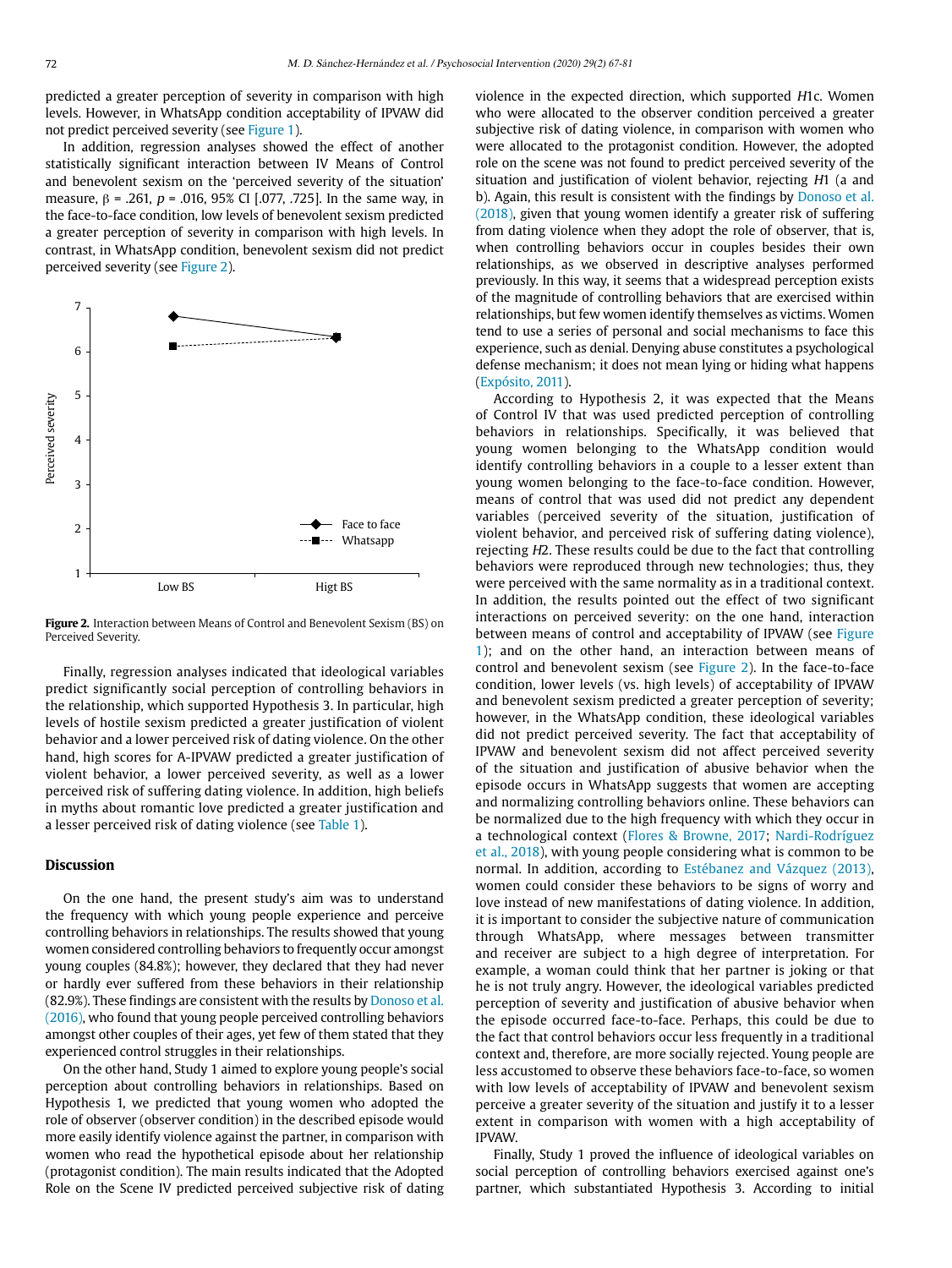predictions, a high degree of hostile sexism predicted a greater justification of violent behavior and a lower perceived risk of dating violence, replicating the findings by Herrera et al. (2012) and Herrero et al. (2017). On the other hand, in agreement with the results by Martín-Fernández, Gracia, & Lila (2018) and Waltermaurer (2012), high scores for A-IPVAW predicted a greater justification of violent behavior, a lower perceived severity, as well as a lower perceived risk of suffering dating violence. In addition, consistent with the findings by Redondo et al. (2011), high beliefs in myths about romantic love predicted a greater justification of violence and a lower perceived risk of dating violence. These findings contribute to previous research studies, as they demonstrate that sexist attitudes and myths about romantic love are situated at the base of these new forms of relationships between young people, legitimating models of domination based on patriarchal culture and distinction by gender (Donoso, et al. 2016; Flores & Browne, 2017).

Once young women's perceptions of dating violence had been explored, in a second study we aimed to examine social perceptions of young men, replicating the basic findings of Study 1. At the same time, we added two new variables, identification of controlling behaviors and perceived threat due to the loss of power within the relationship, as we considered these variables to be essential when examining men's social perceptions of dating violence. To explain the phenomenon of dating violence, some researchers suggest that perception of change or loss of control or power within a relationship could motivate the aggression that a man exercises towards his partner (Dutton, 1988). As result of this perceived loss of power, some men react negatively and with strong resistance, trying to maintain or regain power through the use of violence (Babcock, Waltz, Jacobson, & Gottman, 1993; Dutton, 1988; Herrera et al., 2012).

#### **Study 2**

## **Hypothesis**

H1. Young men identify more easily with dating violence when they adopt the role of observer (vs. protagonist), so it can be expected that they:

H1a. Express a lower justification of violent behavior

H1b. Perceive a greater severity of the situation

H1c. Perceive a greater threat due to loss of power

H1d. Identify controlling behavior more easily

H2. Young men identify dating violence to a lesser extent when it takes place through WhatsApp (vs. face-to-face). Specifically, it can be expected that they:

H2a. Express more justification of violent behavior

H2b. Perceive a lower severity of the situation

H2c. Perceive a lower threat due to loss of power

H2d. Identify controlling behavior to a lesser extent

H3. Ideological variables (ambivalent sexism, acceptability of IPVAW, and myths about romantic love) affect young men's social perceptions of dating violence, so it is expected that men with high scores for these ideological variables express:

H3a. A greater justification of violent behavior

H3b. A lower perception of severity

H3c. A greater perception of a threat due to loss of power

H3d. A lower perception of controlling behavior

## **Method**

**Participants.** The sample consisted of 120 male undergraduate students at the University of Granada, Spain. The age of the participants ranged from 18 to 34 years ( $M = 20.41$ ,  $SD = 2.62$ ). In the sample, a total of 95% of participants had Spanish nationality, 4.2% were immigrants, and 0.8% did not indicate their nationalities. Regarding their sexual orientations, the majority of the participants were heterosexual (89.2%), 6.7% were homosexual, 2.5% were bisexual, and, 1.7% indicated other sexual orientations. Concerning their civil statuses, 83.3 % were single, 15.8% were dating, and 0.8% did not indicate their civil statuses.

**Design and procedure.** The second study closely replicated the procedures and design of Study 1, adapting the scenarios of dating violence to young men (see Appendix B).

**Instruments.** The participants responded to the following scales: **Manipulation check.** This element was tested through items designed in Study 1.

**Perceived severity.** The following item was used to evaluate this variable: "How severe do you consider the described episode?" (1 = nothing severe, 7 = very severe).

Justification of violent behavior. This element was measured using one of the following items, according to the experimental condition: "How justified do you consider Juan's behavior to be" (observer condition) or "How justified do you consider your behavior to be" (protagonist condition),  $(1 - \text{completely unjustified}, 7 - \text{Simplies})$ completely justified).

**Experiences of controlling Behaviors in their own relationships.**  These experiences were evaluated through the question: "How often have you suffered similar or equal situations in your relationships?"  $(1 = never, 7 = always).$ 

**Frequency of controlling Behaviors in young couples.** The following item was used to evaluate this variable: "How often do you consider that these situations occur in young couples?"  $(1 = never)$ to 7 (always).

**Perceived threat due to loss of power within the relationship.**  This variable was evaluated through one of the following items, according to the experimental condition: "To what extent do you think that Juan feels that his power within the relationship is threatened?" (observer condition) or "To what extent do you think that your power within the relationship is threatened?" (protagonist condition). It was scored on a 7-point Likert type scale (1 = nothing,  $4 = a$  lot).

**Perceived controlling behavior.** Depending on the experimental condition, one of the following questions was used: "Is Juan controlling his partner?" (observer condition) or "Are you controlling your partner?" (protagonist condition). The response format was a 7-point Likert type scale  $(1 = nothing, 4 = a lot).$ 

**Acceptability of Intimate Partner Violence against Women Scale** (A-IPVAW; Martín-Fernández et al., 2018). The alpha coefficient for the total scale was .63.

**The Ambivalent Sexism Inventory** (ASI; Expósito et al., 1998). The alpha coefficient of the hostile sexism subscale was .94; that of the benevolent sexism subscale was .84.

Myths Scale Towards Love (Bosch et al., 2007; adapted to an adolescent sample by Rodríguez-Castro et al., 2013). For this scale, the outcome was  $\alpha$  =.63.

**Demographic information.** Students' gender, age, sexual orientation, and marital status were measured at the end of the questionnaire.

**Data Analysis.** Data analysis was carried out using the SPSS program, version 23. Firstly, a chi-square test was used to assess manipulations' efficacy. Next, in order to examine the frequency with which young men experience and perceive controlling behaviors in their relationships and amongst others young couples, descriptive analyses of frequencies were performed. Thereafter, several hierarchical regression analyses were performed with the objective of verifying the initial predictions about the effect of adopted role on the scene and means of control used on the social perception of controlling behaviors in the couple, considering the ideological variables.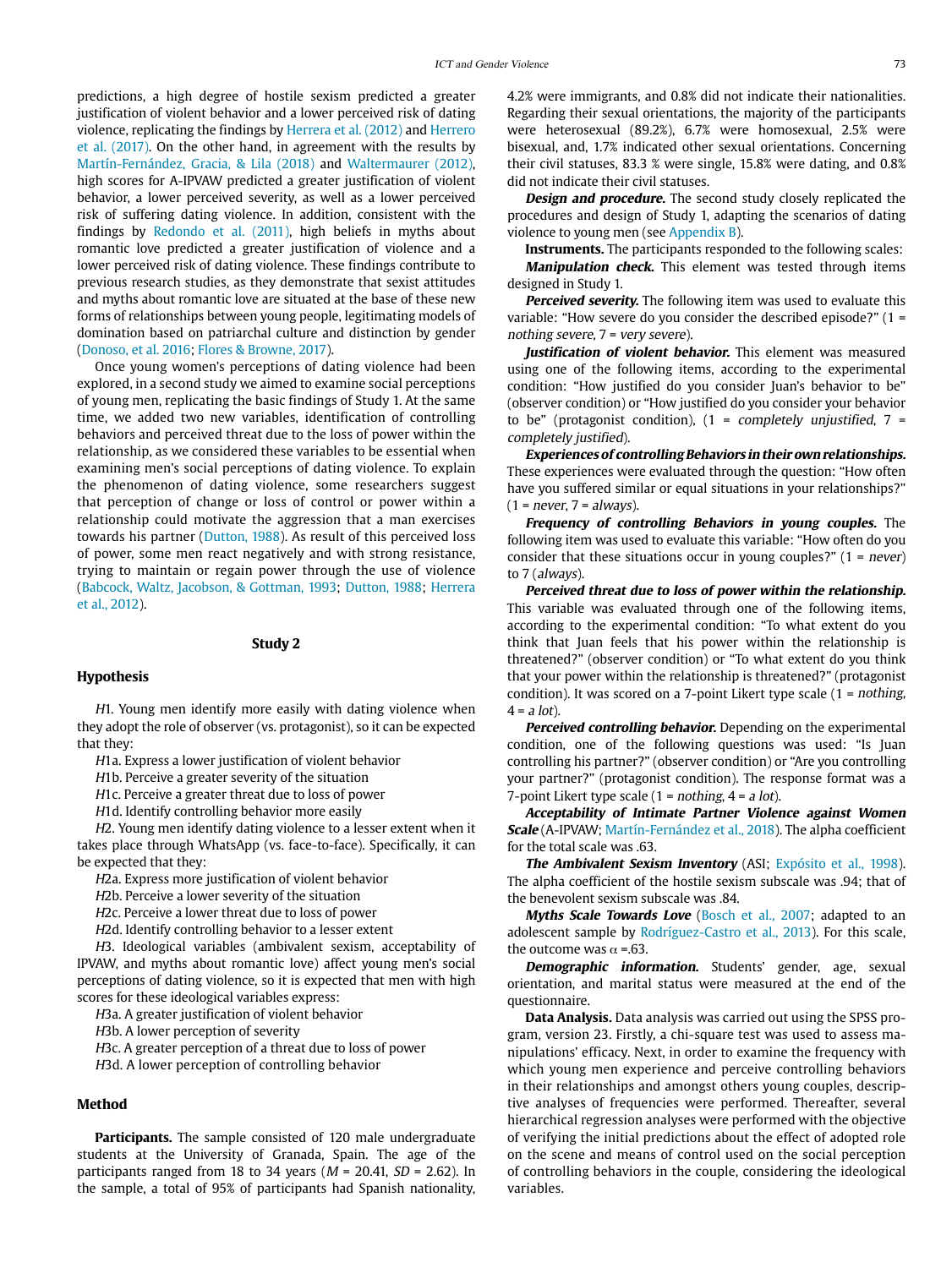| <b>Table 2.</b> Role on the Scene. Means of Control and Attitudinal Variables as Predictors of Social Perception of Dating Violence |  |  |  |  |
|-------------------------------------------------------------------------------------------------------------------------------------|--|--|--|--|
|                                                                                                                                     |  |  |  |  |

|                               | Severity   |                |                  |                  | Justification   |                      |                  |                  |  |  |
|-------------------------------|------------|----------------|------------------|------------------|-----------------|----------------------|------------------|------------------|--|--|
| V Predictor                   | $\beta$    | t              | $\boldsymbol{p}$ | 95% CI           | $\beta$         | $\it t$              | $\boldsymbol{p}$ | 95% CI           |  |  |
| Step 1                        |            |                |                  |                  |                 |                      |                  |                  |  |  |
| IV1                           | .062       | 0.720          | .470             | $[-.169, .169]$  | $-.055$         | $-0.657$             | .512             | $[-.221, .111]$  |  |  |
| IV <sub>2</sub>               | .025       | 0.292          | .771             | $[-.146, .197]$  | $-.069$         | $-0.819$             | .414             | $[-.235, .097]$  |  |  |
| $\rm HS$                      | $-220$     | $-1.040$       | .044             | $[-.434, -0.06]$ | .256            | 2.430                | .017             | [.047, .464]     |  |  |
| BS                            | $-206$     | $-1.900$       | .060             | $[-421, .009]$   | .238            | 2.250                | .026             | [.029, .447]     |  |  |
| $\mathbb{R}^2$                | .15        |                |                  |                  | .210            |                      |                  |                  |  |  |
| $\Delta R^2$                  | .12        |                |                  |                  | $.180$          |                      |                  |                  |  |  |
| A-IPVAW                       | $-0.549$   | $-6.930$       | .000             | $[-.706, -.392]$ | .251            | 2.750                | .007             | [.070, .430]     |  |  |
| $\mathbb{R}^2$                | .30        |                |                  |                  | .080            |                      |                  |                  |  |  |
| $\Delta R^2$                  | .28        |                |                  |                  | .050            |                      |                  |                  |  |  |
| Myths                         | $-239$     | $-2.650$       | .009             | $[-.419, -060]$  | .278            | 3.110                | .002             | [.101, .455]     |  |  |
| $\mathbb{R}^2$                | .07        |                |                  |                  | .090            |                      |                  |                  |  |  |
| $\Delta R^2$                  | .04        |                |                  |                  | .070            |                      |                  |                  |  |  |
| Step 2                        |            |                |                  |                  |                 |                      |                  |                  |  |  |
| IV1 x IV2                     | .152       | 1.680          | .096             | $[.096, -.027]$  | $-114$          | $-1.310$             | .193             | $[-.287, .059]$  |  |  |
| IV1 x HS                      | .004       | 0.035          | .973             | $[-.238, .246]$  | .136            | 1.150                | .26              | $[-.099, .370]$  |  |  |
| IV2 x HS                      | .134       | 1.110          | .269             | $[-.105, .374]$  | $-.109$         | $-0.929$             | .355             | $[-344, .124]$   |  |  |
| IV1 x BS                      | .088       | 0.763          | .447             | $[-.141, .318]$  | $-.233$         | $-2.070$             | .040             | $[-.455, -.010]$ |  |  |
| IV2 x BS                      | $-123$     | $-1.070$       | .285             | $[-352, 105]$    | $-.052$         | $-0.462$             | .645             | $[-.275, .171]$  |  |  |
| $\mathbb{R}^2$                | $.20\,$    |                |                  |                  | .260            |                      |                  |                  |  |  |
| $\Delta R^2$                  | .13        |                |                  |                  | .200            |                      |                  |                  |  |  |
| <b>IV1 x IPVAW</b>            | .272       | 2.260          | .026             | [.033, .501]     | $-0.145$        | $-1.040$             | .300             | $[-.411, .128]$  |  |  |
| <b>IV2 x IPVAW</b>            | .006       | 0.045          | .964             | $[-.269, .281]$  | .228            | 1.143                | .155             | $[-.088, .546]$  |  |  |
| $\mathbb{R}^2$                | .34        |                |                  |                  | .120            |                      |                  |                  |  |  |
| $\Delta R^2$                  | .30        |                |                  |                  | $.070$          |                      |                  |                  |  |  |
| IV1 x Myths                   | .142       | 1.510<br>0.972 | .133<br>.333     | $[-0.044, .330]$ | $-127$          | $-1.350$<br>$-0.285$ | .179<br>.776     | $[-315, 0.59]$   |  |  |
| IV2 x Myths<br>$\mathbb{R}^2$ | .091       |                |                  | $[-.095, .278]$  | $-.027$<br>.110 |                      |                  | $[-.213, .159]$  |  |  |
| $\Delta R^2$                  | .11<br>.30 |                |                  |                  | .110            |                      |                  |                  |  |  |
|                               |            |                |                  |                  |                 |                      |                  |                  |  |  |
| Step 1<br>VI1                 | .179       | 2.120          | .036             | [.012, .347]     | .307            | 3.460                | .001             | [.131, .169]     |  |  |
| VI <sub>2</sub>               | $-.018$    | $-0.200$       | .842             | $[-.194, .158]$  | $-.091$         | $-1.030$             | .308             | $[-.266, .085]$  |  |  |
| HS                            | $-220$     | $-1.980$       | .051             | $[-.440, .001]$  | .113            | 1.010                | .314             | $[-.108, .333]$  |  |  |
| BS                            | $-112$     | $-0.998$       | .321             | $[-333, .110]$   | $-.059$         | $-0.525$             | .601             | $[-.280, .163]$  |  |  |
| $\mathbb{R}^2$                | .12        |                |                  |                  | .120            |                      |                  |                  |  |  |
| $\Delta R^2$                  | $.08\,$    |                |                  |                  | .090            |                      |                  |                  |  |  |
| A-IPVAW                       | $-.403$    | $-4.690$       | .000             | $[-.571, -.232]$ | .007            | 0.079                | .937             | $[-.170, .184]$  |  |  |
| $\mathbb{R}^2$                | .18        |                |                  |                  | .110            |                      |                  |                  |  |  |
| $\Delta R^2$                  | .16        |                |                  |                  | .090            |                      |                  |                  |  |  |
| Myths                         | .029       | 0.317          | .752             | $[-.154, .213]$  | .090            | 1.020                | .311             | $[-.085, .265]$  |  |  |
| $\mathbb{R}^2$                | .03        |                |                  |                  | .120            |                      |                  |                  |  |  |
| $\Delta R^2$                  | .03        |                |                  |                  | .090            |                      |                  |                  |  |  |
| Step 2                        |            |                |                  |                  |                 |                      |                  |                  |  |  |
| IV1 x IV2                     | .041       | 0.441          | .660             | $[-.143, .225]$  | $-.056$         | $-0.606$             | .546             | $\{-241, 1.28\}$ |  |  |
| IV1 x HS                      | .109       | 0.866          | .389.            | $[-.141, .359]$  | $-.048$         | $-0.380$             | .704             | $\{-299, .203\}$ |  |  |
| IV2 x HS                      | .205       | 1.640          | $.104$           | $[-043, 045]$    | .110            | 0.873                | .385             | $\{-140, .361\}$ |  |  |
| IV1 x BS                      | $-.022$    | $-0.183$       | .855             | $[-.258, .215]$  | $-.069$         | $-0.578$             | .565             | $\{-307, .168\}$ |  |  |
| IV2 x BS                      | $-182$     | $-1.530$       | .129             | $[-420, .054]$   | $-237$          | $-1.990$             | .049             | $\{-477, -001\}$ |  |  |
| $\mathbb{R}^2$                | $.16\,$    |                |                  |                  | $.160$          |                      |                  |                  |  |  |
| $\Delta R^2$                  | $.09$      |                |                  |                  | .090            |                      |                  |                  |  |  |
| <b>IV1 x IPVAW</b>            | $-.085$    | $-0.644$       | .521             | $[-340, 173]$    | $.070$          | 0.466                | .642             | $[-.227, .367]$  |  |  |
| <b>IV2 x IPVAW</b>            | .181       | 1.200          | .235             | $[-.120, .483]$  | $-123$          | $-0.779$             | .438             | $[-.439, .191]$  |  |  |
| $\mathbb{R}^2$                | .21        |                |                  |                  | .130            |                      |                  |                  |  |  |
| $\Delta R^2$                  | $.16\,$    |                |                  |                  | .080            |                      |                  |                  |  |  |
| IV1 x Myths                   | .053       | 0.539          | .591             | $[-.142, .248]$  | $-138$          | $-1.480$             | .141             | $[-.234, .047]$  |  |  |
| IV2 x Myths                   | $-120$     | $-1.240$       | .220             | $[-.315, .073]$  | .016            | 0.176                | .861             | $[-.168, .200]$  |  |  |
| $R^2$                         | $.04\,$    |                |                  |                  | .130            |                      |                  |                  |  |  |
| $\Delta R^2$                  | .01        |                |                  |                  | .090            |                      |                  |                  |  |  |

Note. Independent variable 1 (IV1) = role on the scene; Independent variable 2 (IV2) = means of control; HS = hostile sexism; BS = benevolent sexism; A-IPVAW = acceptability of intimate partner violence against women; BCI = bootstrapping confidence interval.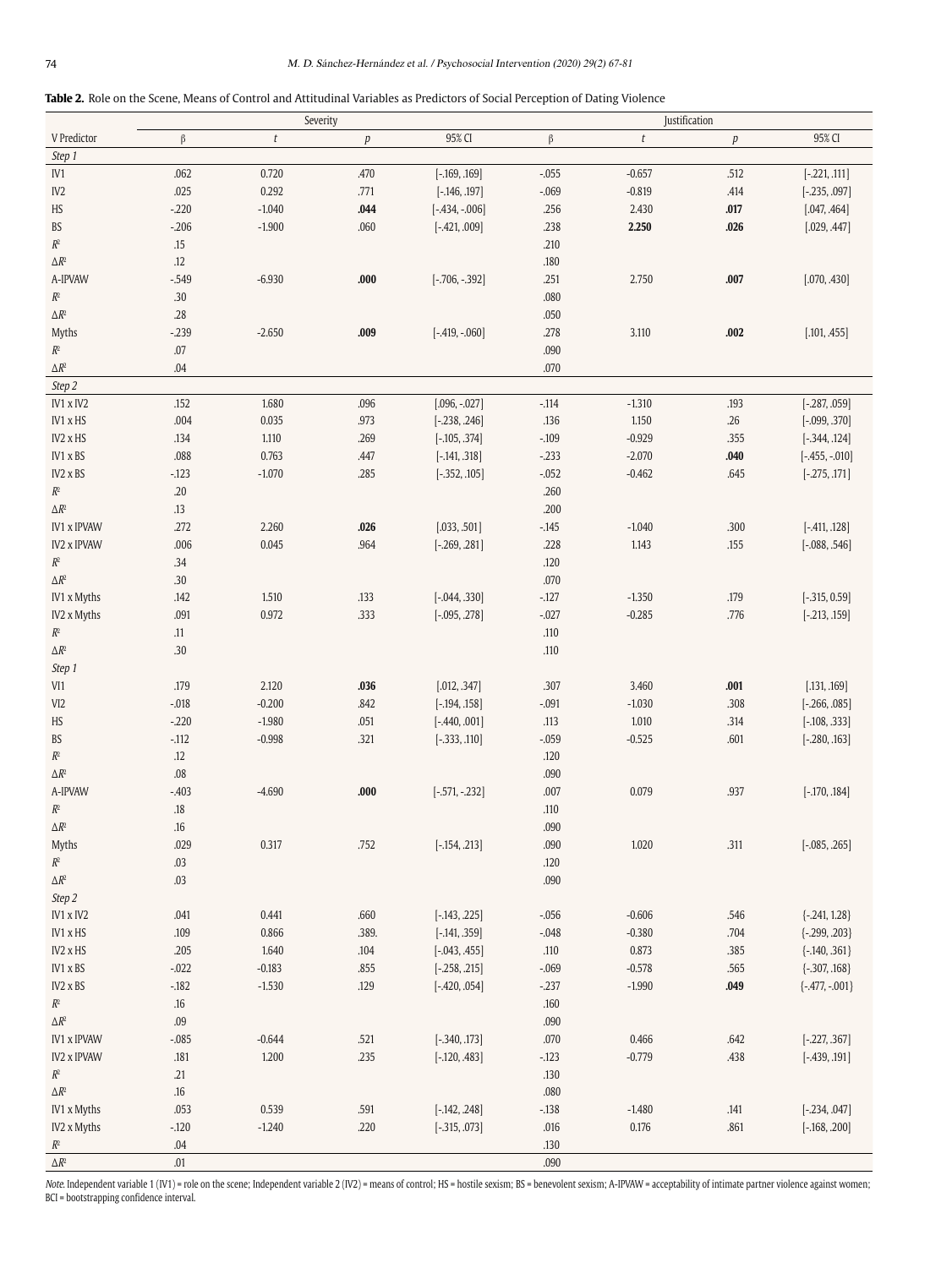## **Results**

**Manipulation check.** The analysis revealed that all of the experimental manipulations were effective. Regarding the Adopted Role on the Scene IV, in MC<sub>1</sub>, the results showed that 100% of the participants who were allocated to the observer condition indicated that the episode happened between Juan and María, whereas 48.39% of participants who were allocated to the protagonist condition indicated that the situation did not happen between Juan and María, so differences were statistically significant,  $\chi^2(1, 120)$  = 37.42, p < .001. The analysis showed a Cramer's V coefficient = .56, so a large effect size was obtained. In Mc $_{2}$ , it was found that 46.77% of men said that the situation was a hypothetical situation about their relationships when they belonged to the protagonist condition, whereas 93.1% of participants did not consider this to be a hypothetical situation when they belonged to the observer condition,  $\chi^2(1, 120)$  = 23.90, p < .001. A moderate effect size was obtained (Cramer's  $V = .45$ ).

Regarding the manipulation of the Means of Control IV, in  $MC<sub>3</sub>$ , it was observed that 98.36% of participants who were allocated to the WhatsApp condition indicated that communication occurred via mobile phone, whereas 98.31% of men who were allowed to the faceto-face condition indicated that communication did not take place via a mobile phone, so the manipulation check was effective,  $\chi^2(1, 120)$  = 112.13,  $p < .001$ . The analysis pointed out a Cramer's *V* coefficient = .97, so a large effect size was obtained. In  $MC<sub>a</sub>$ , the results revealed that 96.61% of participants who belonged to the face-to-face condition considered that communication occurred in person, whereas 96.72% of participants who belonged to the WhatsApp condition indicated that communication did not take place in person,  $\chi^2$  (1, 120) = 104.53,  $p < .001$ . A large effect size was obtained (Cramer's  $V = .93$ ).

**Frequency of controlling behaviors in relationships.** To examine the frequency with which young men experience and perceive controlling behaviors in their relationships and amongst other young couples, descriptive analyses of frequencies were performed. The results showed that 92.5% of men declared that they had never or hardly ever exercised controlling behaviors in their relationships; however, 79.5% considered that these behaviors frequently happen within young couples.

**Influence of adopted role on the scene, means of control used, and ideological variables on social perception of dating violence.**  For the purpose of analysing the influence of adopted role on the scene (Hypothesis 1) and means of control that were used (Hypothesis 2) on social perception of controlling behaviors in the couple, considering ideological variables, several hierarchical regression analyses were performed. The steps of Study 1 were closely replicated and the following dependent variables were entered: 1) perceived severity of the situation, 2) justification of violent behavior, 3) perceived threat due to loss of power within the relationship, and 4) perceived controlling behavior. The results obtained are shown in Table 2.

According to Hypothesis 1, the analyses pointed out that the Adopted Role on the Scene IV predicted the perception of threat due to loss of power within the relationship,  $\beta$  = .307,  $p \le 0.001$ , 95% CI [.131, .169], and identification of controlling behavior,  $β = 0.179$ ,  $p = 0.036$ ,  $95%$ CI [.012, .347], which supported H1 (c and d). In this way, participants who were allocated to the observer condition predicted a greater perception of threat due to loss of power and a greater identification of controlling behavior, in comparison with participants who were allocated to the protagonist condition (see Table 2).

In the second step, regression analyses revealed the effect of a significant interaction between adopted role on the scene and acceptability of IPVAW on the measure of perceived severity,  $β = .272$ ,  $p = 0.026$ , 95% CI [.033, .501], so in the protagonist condition, low levels of A-IPVAW predicted a greater perception of severity of the situation in comparison with high levels. However, in the observer condition, acceptability of IPVAW did not predict perceived severity (see Figure 3).



**Figure 3.** Interaction between Adopted Role on the Scene and Acceptability of Intimate Partner Violence Against Women (A-IPVAW) on Perceived Severity.

In addition, regression analyses showed the effect of another statistically significant interaction between the Adopted Role on the Scene IV and benevolent sexism on the measure of the justification of the controlling behavior,  $β = -.233$ ,  $p = .04$ , 95% CI [-.445, -.010]. In the protagonist condition, low levels of benevolent sexism predicted a lower justification of controlling behavior in comparison to high levels; however, in the observer condition, benevolent sexism did not predict justification of controlling behavior in the couple (see Figure 4).



**Figure 4.** Interaction between Adopted Role on the Scene and Benevolent Sexism (BS) on Justification of Controlling Behavior.

Regarding the Means of Control IV (face-to-face vs. WhatsApp) regression analyses did not show a significant simple effect on dependent variables ( $p > .05$ ) (see Table 2), rejecting Hypothesis 2. However, the second step revealed the effect of a significant interaction between means of control that was used and benevolent sexism on the measure of perceived threat due to loss of power within the relationship,  $β = -.237$ ,  $p = .049$ ,  $95%$  CI [-.477, -.001], so in the face-to-face condition, high levels of benevolent sexism predicted a greater perception of threat in comparison with low levels. In contrast, in the WhatsApp condition, benevolent sexism did not predict perceived threat due to loss of power (see Figure 5).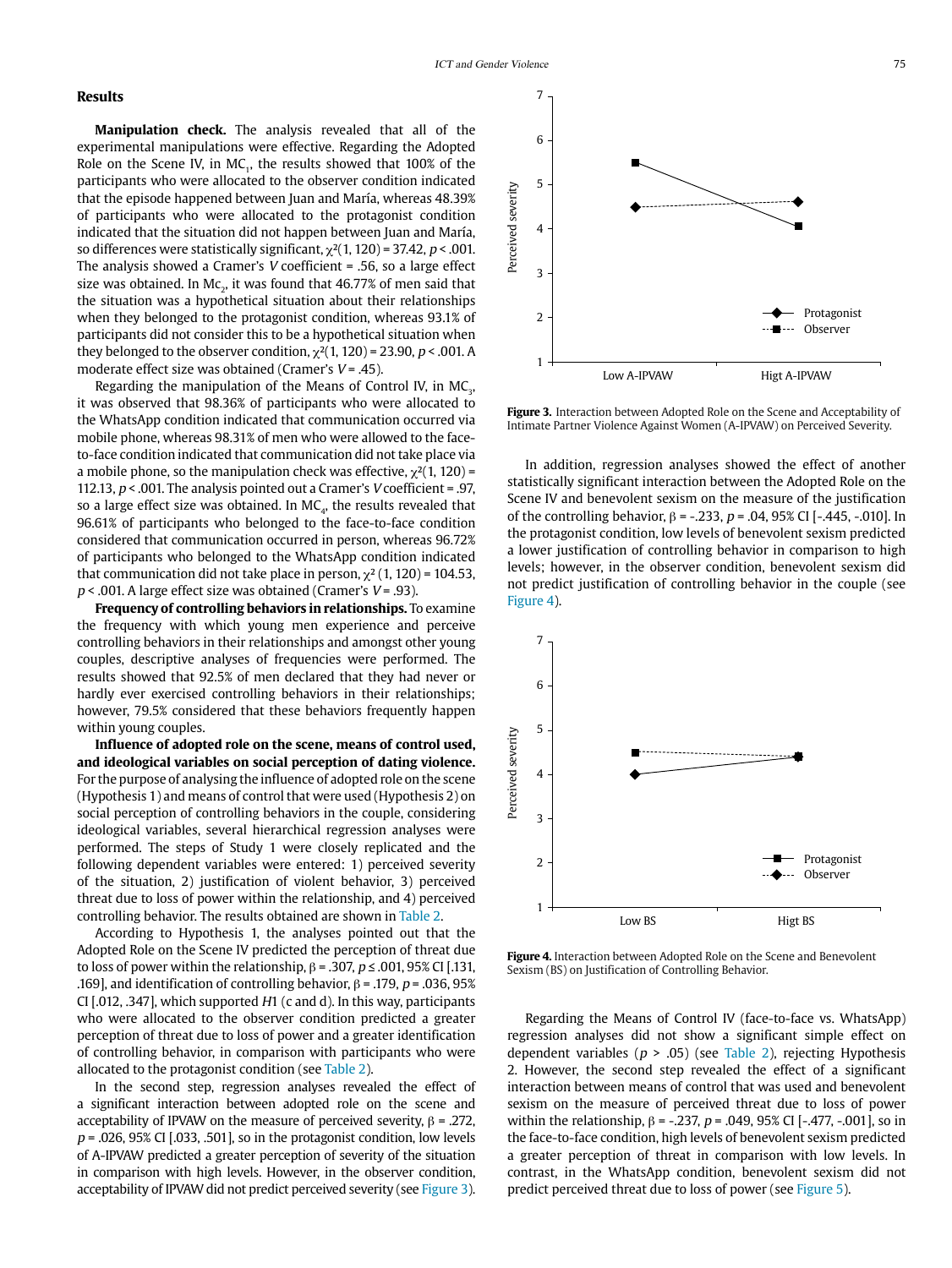

**Figure 5.** Interaction between Means of Control and Benevolent Sexism (BS) on Perceived Threat due to the Loss of Power within the Relationship.

Lastly, consistent with Hypothesis 3, which sustained that ideological variables would affect young men's social perceptions of dating violence, regression analyses showed a main effect of sexism, myths about romantic love, and acceptability of IPVAW on the dependent variables. Specifically, it was found that high levels of hostile sexism predicted a greater justification of violent behavior and a lower perceived severity of the situation. Additionally, high scores for benevolent sexism predicted a greater justification of aggressors' behavior. Furthermore, high A-IPVAW predicted a greater justification of violent behavior and a lower perceived severity of the situation, as well as a lower identification of controlling behavior in the couple. Finally, high scores for myths about romantic love predicted high justification and low perception of severity.

## **Discussion**

Study 2 replicated results found in Study 1 regarding the frequency with which young people experience and perceive control in relationships. Data showed that 92.5% of men declared that they had never or hardly ever exercised controlling behaviors in their relationships. However, 79.5% considered that this type of behaviors frequently happen within young couples. Consistent with findings of Study 1 and providing empirical support for previous research, this study pointed out that men frequently identify control in other young couples, but few of them recognize to exercise controlling behaviors against their partners (Donoso et al., 2016; Donoso et al., 2018).

As in Study 1, we predicted that men who adopted the role of observer on the scene (observer condition) would more easily identify violence against the partner compared with men who adopted the role of protagonist (protagonist condition). Main results showed that the Adopted Role on the Scene IV predicted perceived threat due to loss of power and identification of controlling behavior in the expected direction, which supported H1c. and H1d. Men who were allocated to the observer condition perceived a greater threat and a greater identification of controlling behavior, in comparison with men who were allocated to the protagonist condition. However, adopted role on the scene was not found to predict perceived severity and justification of violent behavior, rejecting H1 (a and b). Again, these results are consistent with results found in Study 1, so when controlling behaviors that occur in couples outside of their own relationships, men more easily identify these abusive behaviors and recognize to a greater extent that the perpetrator felt that his power within the relationship was threatened. It seems that male perpetrators tend not to identify violent behaviors exercised against their partners or the threat experienced within the relationship as an adaptive mechanism for reducing their psychological discomfort (Expósito, 2011).

On the other hand, the results pointed out the effect of a statistically significant interaction between adopted role on the scene and acceptability of IPVAW on perceived severity of the situation (see Figure 3). In the protagonist condition, lower scores for A-IPVAW predicted a greater perception of severity in comparison with higher scores; however, in the observer condition, A-IPVAW did not predict perceived severity. When men adopted the role of observer on the scene, the social norm was active and the situation was perceived as severe, as participants submitted above-average scores for this. However, when men adopted the role of protagonist, adaptive mechanisms were activated, so participants with high levels of A-IPVAW perceived the situation as less severe in comparison with participants with low levels of A-IPVAW, who rejected violence to a greater extent. In addition, the effect of a significant interaction between adopted role on the scene and benevolent sexism on justification of controlling behavior was found (see Figure 4). In the protagonist condition, low levels (vs. high levels) of benevolent sexism predicted less justification of controlling behavior; however, sexism did not predict this in the observer condition. When men adopted the role of observer on the scene, they graded above average, so they tended to justify controlling behaviors. In contrast, men who adopted the role of protagonist activated adaptive mechanisms, so when they scored low in benevolent sexism, they rejected the situation of violence more and justified the aggressor's behavior less. Meanwhile, men with high levels justified the controlling behaviors to a greater extent.

On the other hand, as previous data pointed out, men identified to a greater extent controlling behavior and perceived threat due to loss of power within the relationship in other peer couples. However, at the same time, there appeared to be no effect of ideology on social perception of dating violence of men who adopted the role of observer. According to the data, they perceived the severity of the situation, but at the same time they justified it. This could indicate that they took on passive attitudes toward dating violence in cases where they were not directly involved, which happened in the situation of Juan and Maria. These results are consistent with the findings by Donoso et al. (2018) in a study with adolescents, where boys adopted more passive behaviors when they observed gender violence, in comparison with girls, who provided more helping behaviors when dealing with victims.

According to Hypothesis 2, it was expected that the Means of Control IV that was used (face-to-face vs. WhatsApp) predicted social perception of controlling behaviors in the relationship. Specifically, it was believed men who were allocated to the WhatsApp condition would identify control in the couple to a lesser extent than men who were allocated to the face-to-face condition. In opposition to our predictions, means of control that was used did not predict any dependent variables (perceived severity of the situation, justification of violent behavior, perception of controlling behavior, and threat due to loss of power), rejecting H2. These findings were consistent with results obtained in Study 1 and indicated that young men normalize and accept technologies as new ways of exercising controlling behaviors in the couple (Wright, 2017). Therefore, this type of behaviors is identified similarly in both contexts: technological (WhatsApp) and traditional (face-to-face).

Nevertheless, the results pointed out the effect of a significant interaction between means of control and benevolent sexism on the measure of perceived threat due to loss of power (see Figure 5). In the face-to-face condition, high levels (vs. low levels) of benevolent sexism predicted a greater perception of threat; however, in the WhatsApp condition, benevolent sexism did not predict a perceived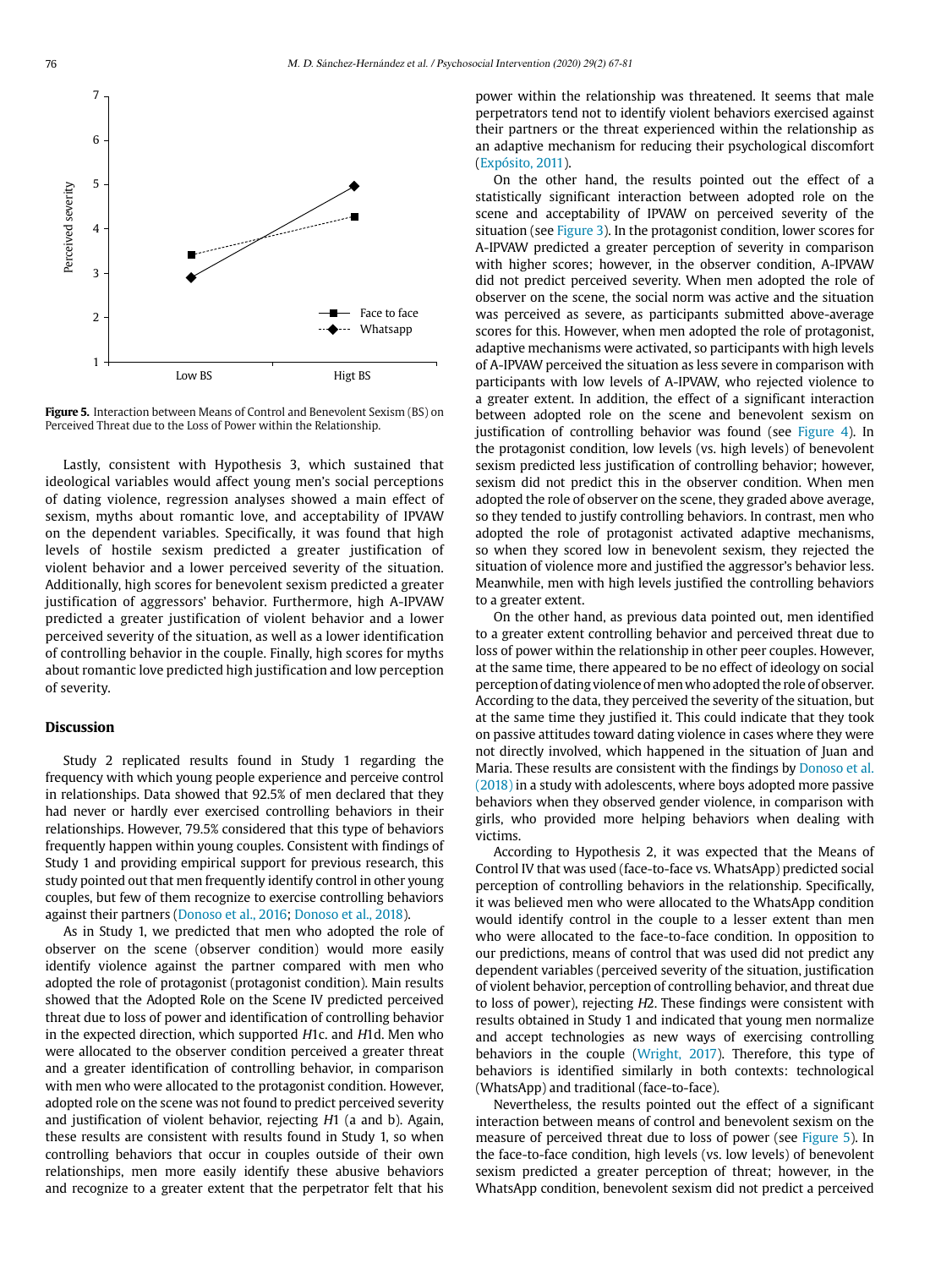threat. These results suggest that men experience threat due to loss of power when an episode of control occurs through WhatsApp, as they submitted above-average scores for this. However, the fact that benevolent sexism did not affect perception of threat seems to indicate that men have normalized these types of technological situations in their relationships, probably because they happen very frequently (Flores & Browne, 2017; Nardi-Rodríguez et al., 2018). Conversely, they are less accustomed to experience these situations face-to-face with their partners, so men with high score for benevolent sexism experience a greater threat due the loss of power, in comparison with those men with low benevolent sexism.

Finally, as in Study 1, data proved the influence of sexism, myths about romantic love, and acceptability of IPVAW on social perception of controlling behaviors against the partner, which supported Hypothesis 3 (a, b and c). Specifically, according to initial predictions, it was found that high levels of hostile sexism predicted a greater justification of violent behavior and a lower perceived severity of the situation, replicating the findings by Herrera et al. (2012) and Herrero et al. (2017). Additionally, in agreement with the results by Valor-Segura, et al. (2011), high scores for benevolent sexism predicted a greater justification of aggressors' behavior. Consistent with findings by Martín-Fernández, Gracia, & Lila (2018) and Waltermaurer (2012), a high acceptability of IPVAW predicted a greater justification of violent behavior, as well as a lower perceived severity and a lower identification of controlling behavior in the couple. Finally, in agreement with the results by Redondo et al. (2011), high scores for myths about romantic love predicted a high justification of violence and low perception of severity. However, ideological variables did not predict perceived threat due to the loss of power within the relationship, rejecting H3d. Even so, these results revealed that high beliefs in ideological variables constitute an important risk factor of dating violence.

#### **General Discussion**

The present research aimed to explore young people's social perception about controlling behaviors in relationships, analysing the influence of adopted role on the scene and means of control, as well as the effect of ideological variables (i.e., ambivalent sexism, acceptability of IPVAW, and myths of romantic love).

In an exploratory way, both studies pointed out that both women and men frequently perceived controlling behaviors in other young couples; however, few of them recognize suffering (women) or exercising (men) control in their relationships.

Regarding the Adopted Role on the Scene IV, on the one hand, women (Study 1) perceived a greater risk of dating violence when they adopted the role of observer (vs. protagonist) in the described episode; on the other hand, men (Study 2) identified controlling behavior and threat due to the loss of power within the relationship to a greater extent when they adopt the role of observer (vs. protagonist) on the scene of dating violence. Instead, an effect of the Means of Control IV on the perception of dating violence was not found according to the described episode in either study. Even so, these findings prove that controlling behaviors are reproduced through new technologies. Thus, due to the high frequency with which controlling behaviors occur in a technological context (Flores & Browne, 2017; Nardi-Rodríguez et al., 2018), these behaviors are normalized, with young people accepting what is common as normal. Finally, this research provides empirical support to previous studies as it demonstrates the influence of sexism (Gracia et al., 2014; Herrera et al., 2012; Herrero, et al., 2017; Martín-Fernández, Gracia, & Lila, 2018; Valor-Segura et al., 2011; Vidal-Fernández & Megías, 2014), myths about romantic love (Borrajo et al., 2015, Bosch [&](https://es.wikipedia.org/wiki/%26) Ferrer, 2012; Nardi-Rodríguez et al., 2018; Rodríguez-Castro et al., 2013), and the acceptability of IPVAW (Martín-Fernández, Gracia, Marco et al., 2018;

Waltermaurer, 2012) on both women's and men's perception about dating violence.

It should be noted that this study has several limitations that can most certainly be rectified in the future. An important issue is that it did not ask participants if they had previously received education or academic training on gender-based violence, which could affect their perception of dating violence in the described episode, so future studies should monitor this variable. Furthermore, the methodology of scenes represents another important limitation. Due to the impossibility of recreating real-life situations about dating violence, the degree of spontaneity, precision, and real experience that the hypothetical situations achieve should be treated with caution. In addition, as all participants are university students from Spain, future studies should try to work with heterogeneous samples that would allow for the possible influence of cultural values, age, and socio-demographics to be analyzed. Finally, when we assessed manipulations' efficacy, we observed that questions that were used for checking the manipulation of the Role on the Scene IV (MC, and  $MC<sub>2</sub>$ ) generated confusion among participants. Specifically, we observed that some participants who belonged to the protagonist condition failed in MC<sub>1</sub> and MC<sub>2</sub> in both studies. We believe it could be due to the fact that these participants did not identify themselves with the protagonist of the episode, either aggressor or victim. Consequently, although we indicated to them that it was a hypothetical scenario about their relationships, they failed in the experimental manipulation. Again, this could be a way to deny that these situations of violence are manifested in their relationships. Therefore, future studies should consider this limitation and evaluate these denial mechanisms that are used by the participants in situations of dating violence. However, despite these limitations, these studies contribute to previous literature, providing new information about the role of young people as observers of dating violence.

The present research evidences that when participants adopt the role of protagonist, women perceive the risk of suffering from dating violence to a greater extent, whereas men experience a lesser threat due to the loss of power within the relationship. Additionally, this research underscores the importance of ambivalent sexism and acceptability of IPVAW women as predictive variables in social perception of dating violence, specifically in perceived severity and justification of violent behavior. Moreover, it shows that myths about romantic love constitute an important risk factor of dating violence, as these myths predict a low perceived risk of dating violence amongst women and a high justification of controlling behavior amongst men. Likewise, given the fact that both studies demonstrated the influence of ideological variables on social perception of dating violence online, this research contributes to previous literature by demonstrating the importance of using ICT as a tool for combating sexism and educating on equality, just as Navarro-Pérez et al. (2019) recently tested in their research. In short, this research reveals the need to develop intervention programs that are based on risk perception of dating violence, addressing the problem from a broad gender perspective, which includes the importance of observers as key figures in the confrontation of violence against women.

#### **References**

- Babcock, J., Waltz, J., Jacobson, N., & Gottman, J. (1993). Power and violence: The relation between communication patterns, power discrepancies, and domestic violence. Journal of Consulting and Clinical Psychology, 61, 40-50. https://doi.org/10.1037/0022-006X.61.1.40
- Best, P., Manktelow, R., [&](https://es.wikipedia.org/wiki/%26) Taylor, B. (2014). Online communication, social media, and adolescent wellbeing: A systematic narrative review. Children and Youth Services Review, 41, 27-36. [https://doi.](https://doi.org/10.1016/j.childyouth.2014.03.001) [org/10.1016/j.childyouth.2014.03.001](https://doi.org/10.1016/j.childyouth.2014.03.001)
- Borrajo, E., [&](https://es.wikipedia.org/wiki/%26) Gámez-Guadix, M. (2015). Comportamientos, motivos y reacciones asociadas a la victimización del abuso online en el noviazgo: un análisis cualitativo. Journal of Victimology, 2, 73-95. [http://hdl.](http://hdl.handle.net/10486/676544) [handle.net/10486/676544](http://hdl.handle.net/10486/676544)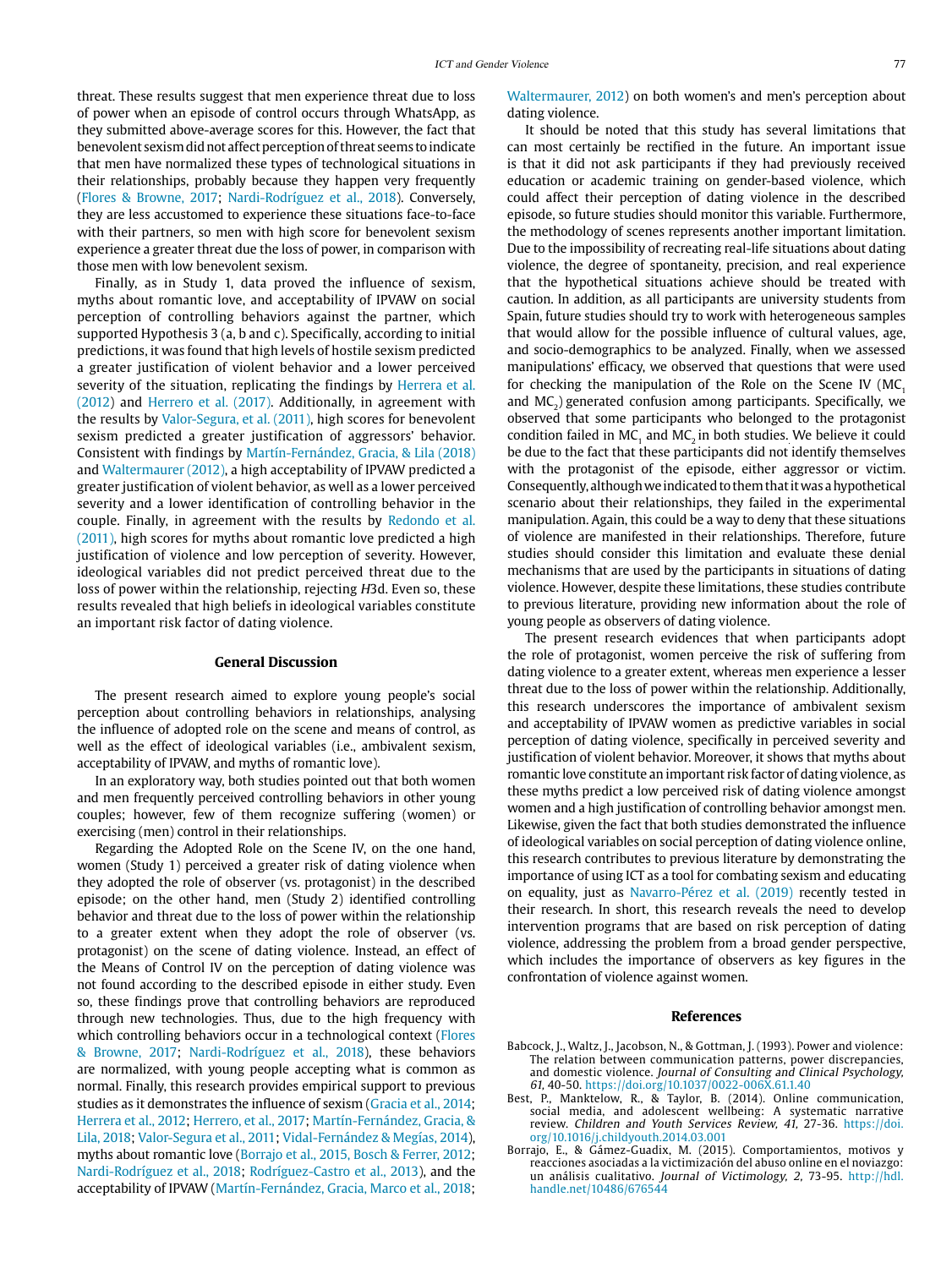- Borrajo, E., Gámez-Guadix, M., [&](https://es.wikipedia.org/wiki/%26) Calvete, E. (2015). Cyber dating abuse: Prevalence, context, and relationship with offline dating aggression. Psychological Reports: Relationships y Communications, 116, 565-585. [https://doi.org/10.2466/21.16.PR0.116k22w4](https://doi.org/10.2466%2F21.16.PR0.116k22w4)
- Bosch, E., [&](https://es.wikipedia.org/wiki/%26) Ferrer, V. A. (2012). Nuevo mapa de los mitos sobre la violencia de género en el siglo XXI. Psicothema, 24, 548-554.
- Bosch, E., Ferrer, M. V., García, M. E., Ramis, M. C., Mas, M. C., Navarro, C., [&](https://es.wikipedia.org/wiki/%26) Torrens, G. (2007). Del mito del amor romántico a la violencia contra las mujeres en la pareja. Madrid, Spain: Instituto de la Mujer. Retrieved from http://centreantigona.uab.cat/izquierda/amor%20romantico%20 Esperanza%20Bosch.pdf
- Centro de Investigaciones Sociológicas. (2010). Barómetro de septiembre (Estudio nº 2.844). Madrid, Spain: Centro de Investigaciones Sociológicas. Retrieved from [http://www.cis.es/cis/opencm/](http://www.cis.es/cis/opencm/ES/1encuestas/estudios/ver.jsp?estudio=10602) [ES/1encuestas/estudios/ver.jsp?estudio=10602](http://www.cis.es/cis/opencm/ES/1encuestas/estudios/ver.jsp?estudio=10602)
- Cohen, J. (1988). Statistical power analysis for the behavioral sciences, 2nd ed. Hillsdale, NJ: Erlbaum.
- Colás, P., González, T., [&](https://es.wikipedia.org/wiki/%26) de Pablos, J. (2013). Juventud y redes sociales: motivaciones y usos preferentes. Comunicar, 20(40), 15-23. [http://hdl.](http://hdl.handle.net/10272/6416) [handle.net/10272/6416](http://hdl.handle.net/10272/6416)
- Copp, J. E., Giordano, P. C., Longmore, M. A., [&](https://es.wikipedia.org/wiki/%26) Manning, W. D. (2016). The development of attitudes toward intimate partner violence: An examination of key correlates among a sample of young adults. Journal of Interpersonal Violence, 34, 1357-1387. [https://doi.](https://doi.org/10.1177/0886260516651311
) [org/10.1177/0886260516651311](https://doi.org/10.1177/0886260516651311
)
- Díaz-Aguado, M. J (2013). La evolución de la adolescencia española sobre la igualdad y prevención de la violencia de género. Madrid, Spain: Ministerio de Sanidad, Servicios Sociales e Igualdad. Retrieved from <http://bit.ly/2knE4Ru>
- Donoso, T. (Coord.) (2014). Violencias de género 2.0. Barcelona, Spain: Kit-book. Retrieved from [http://gredidona.blogspot.com.es/p/](http://gredidona.blogspot.com.es/p/publicacions.html) [publicacions.html](http://gredidona.blogspot.com.es/p/publicacions.html)
- Donoso, T., Baños, R., Hurtado, M., [&](https://es.wikipedia.org/wiki/%26) Soto, N. (2016). Perfil de cibervictimización ante las violencias de género 2.0. Femeris, 1(2), 35- 57. https://doi.org/[10.20318/femeris.2016.3226](https://doi.org/10.20318/femeris.2016.3226)
- Donoso, T., Hurtado, M. J. R., [&](https://es.wikipedia.org/wiki/%26) Vilà, R. (2018). La adolescencia ante la violencia de género 2.0: Concepciones, conductas y experiencias. Educación XX1, 21(1), 109-134. https://doi.org/10.5944/educXX1.15972
- Donoso, T., Rubio, M. J., [&](https://es.wikipedia.org/wiki/%26) Vilà, R. (2017). Las ciberagresiones en función del género. Revista de Investigación Educativa, 35, 197-214. https://doi. org/[10.6018/rie.35.1.249771](https://doi.org/10.6018/rie.35.1.249771)
- Draucker, C. B., & Martsolf, D. S. (2010).The role of electronic communication technology in adolescent dating violence. Journal of Child and Adolescent Psychiatric Nursing, 23, 133-142. [https://doi.org/10.1111/](https://doi.org/10.1111/j.1744-6171.2010.00235.x) [j.1744-6171.2010.00235.x](https://doi.org/10.1111/j.1744-6171.2010.00235.x)
- Dutton, D. G. (1988). The domestic assault of women: Psychological and criminaljustice perspectives. Needham Heights, MA: Allyn & Bacon.
- Ellsberg, M., Arango, D. J., Morton, M., Genari, F., Kiplesund, S., Contreras, M., & Watts, C. (2015). Prevention of violence against women and girls: What does the evidence say?. The Lancet, 385, 1555-1566. [https://doi.](https://doi.org/10.1016/S0140-6736(14)61703-7) [org/10.1016/S0140-6736\(14\)61703-7](https://doi.org/10.1016/S0140-6736(14)61703-7)
- Ely, G., Dulmus, C. N., & Wodarski, J. S. (2002). Adolescent dating violence. In L. A. Rapp-Paglicci, A. R. Roberts, & J. S. Wodarski (Eds.), Handbook of violence (pp. 33-53). New York, NY: John Wiley & Sons.
- Estébanez, I. & Vázquez, N. (2013). La desigualdad de género y el sexismo en las redes sociales. Bilbao: Observatorio Vasco de la Juventud. Expósito, F. (2011). Violencia de género. Mente y Cerebro, 48(1), 20-25.
- Expósito, F., Moya, M. & Glick, P. (1998). Sexismo ambivalente: medición y correlatos. Revista de Psicología Social, 55, 893-905. [https://doi.](https://doi.org/10.1174/021347498760350641) [org/10.1174/021347498760350641](https://doi.org/10.1174/021347498760350641)

Ferrer, V.A., Bosch, E., & Navarro, C. (2010). Los mitos románticos en España. Boletín de Psicología, 99, 7-31.

- Flores, P., & Browne, R. (2017). Jóvenes y patriarcado en la sociedad TIC: Una reflexión desde la violencia simbólica de género en redes sociales. Revista Latinoamericana de ciencias Sociales, Niñez y Juventud, 15(1), 147-160. <https://doi.org/10.11600/1692715x.1510804082016>
- García, C. C., & Gimeno, M. C. M. (2017). Creencias del amor romántico y violencia de género. International Journal of Developmental and Educational Psychology, 2(1), 47-56. https://doi.org/10.17060/ 2(1), 47-56. [https://doi.org/10.17060/](https://doi.org/10.17060/ijodaep.2017.n1.v2.917) [ijodaep.2017.n1.v2.917](https://doi.org/10.17060/ijodaep.2017.n1.v2.917)
- Garrido-Macías, M., Valor-Segura, I., & Expósito, F. (2017). ¿Dejaría a mi pareja? Influencia de la gravedad de la transgresión, la satisfacción y el compromiso en la toma de decisión. Psychosocial Intervention, 26, 111-116. <https://doi.org/10.1016/j.psi.2016.12.001>
- Glick, P., & Fiske, S. T. (1996). The Ambivalent Sexism Inventory: Differentiating hostile and benevolent sexism. Journal of Personality and Social Psychology, 70, 491-512.<https://doi.org/10.1037/0022-3514.70.3.491>
- Glick, P., & Fiske, S. T. (2001). An ambivalent alliance: Hostile and benevolent sexism as complementary justifications for gender inequality. American Psychologist, 56, 109-118. [https://doi.org/10.1037/0003-](https://doi.org/10.1037/0003-066X.56.2.109) [066X.56.2.109](https://doi.org/10.1037/0003-066X.56.2.109)
- Gómez-Franco, E., & Sendín, J. C. (2014). Internet como refugio y escudo social: usos problemáticos de la Red por jóvenes españoles. Comunicar, 43(21), 45-53. <https://doi.org/10.3916/C43-2014-04>

Gracia, E., Garcia, F., & Lila, M. (2014). Male police officers' law enforcement preferences in cases of intimate partner violence versus nonintimate interpersonal violence: Do sexist attitudes and empathy matter? Criminal justice and behavior, 41, 1195-1213. [https://doi.](https://doi.org/10.1177%2F0093854814541655) [org/10.1177/0093854814541655](https://doi.org/10.1177%2F0093854814541655)

- Gracia, E., Rodriguez, C. M., & Lila, M. (2015). Preliminary evaluation of an analog procedure to assess acceptability of intimate partner violence against women: The partner violence acceptability movie task. Frontiers in Psychology, 6, 15-67. <https://doi.org/10.3389%2Ffpsyg.2015.01567>
- Herrera, M. C., Expósito, F., & Moya, M. (2012). Negative reactions of men to the loss of power in gender relations: Lilith vs. Eve. The European Journal of Psychology Applied to Legal Context, 4, 17-42. [https://](https://search.proquest.com/docview/1140194253?accountid=14542) [search.proquest.com/docview/1140194253?accountid=14542](https://search.proquest.com/docview/1140194253?accountid=14542)
- Herrero, J., Rodríguez, F. J., & Torres, A. (2017). Acceptability of partner violence in 51 societies: The role of sexism and attitudes toward violence in social relationships. Violence Against Women, 23, 351-367. https://doi.org/10.1177/1077801216642870
- Instituto Nacional de Estadística (INE). (2016). Encuesta sobre equipamiento y uso de tecnologías de información y comunicación en los hogares. Retrieved from http://www.ine.es/dyngs/INEbase/es/operacion[.](http://www.ine.es/dyngs/INEbase/es/operacion. htm?c=Estadistica_C&cid=1254736176741&menu=resultados&secc=
1254736194579&idp=1254735976608)  htm?c=Estadistica\_C&cid=1254736176741&menu=resultados&secc= 1254736194579&idp=1254735976608
- Kilpatrick, F., & Cantril, H. (1960). Self-anchoring scaling: A measure of individuals' unique reality worlds. Journal of Individual Psychology, 16, 158-173.
- Leen, E., Sorbring, E., Mawer, M., Holdsworth, E., Helsing, B., & Bowen, E. (2013). Prevalence, dynamic risk factors and the efficacy of primary interventions for adolescent dating violence: An international review. Aggression and Violent Behavior, 18, 159-174. [https://doi.org/10.1016/j.](https://doi.org/10.1016/j.avb.2012.11.015) [avb.2012.11.015](https://doi.org/10.1016/j.avb.2012.11.015)
- López-Ossorio, J. J., Carbajosa, P., Cerezo-Domínguez, A. I., González-Álvarez, J. L., Loinaz, I., & Muñoz-Vicente, J. M. (2018). Taxonomía de los homicidios de mujeres en las relaciones de pareja. Psychosocial Intervention, 27, 95-104. <https://doi.org/10.5093/pi2018a11>
- Martín-Fernández, M., Gracia, E., & Lila, M. (2018). Assessing victimblaming attitudes in cases of intimate partner violence against women: Development and validation of the VB-IPVAW scale. Psychosocial Intervention, 27, 133-143. [https://doi.org/10.5093/](https://doi.org/10.5093/pi2018a18) [pi2018a18](https://doi.org/10.5093/pi2018a18)
- Martín-Fernández, M., Gracia, E., Marco, M., Vargas, V., Santirso, A., & Lila, M. (2018). Measuring acceptability of intimate partner violence against women: Development and validation of the A-IPVAW scale. The European Journal of Psychology Applied to Legal Context, 10, 26- 34. <https://doi.org/10.5093/ejpalc2018a3>
- Megías, I., & Rodríguez, E. (2014). Jóvenes y comunicación. La impronta de lo virtual. Centro Reina Sofía sobre Adolescencia y Juventud. Madrid, Spain: FAD.
- Milesi, P., Süssenbach, P., Bohner, G., & Megías, J. L. (2019). The interplay of modern myths about sexual aggression and moral foundations in the blaming of rape victims. European Journal of Social Psychology. https://doi.org[/10.4119/unibi/2936731](http://doi.org/10.4119/unibi/2936731)
- Moya, M. (2003). El análisis psicosocial de género. In J. F. Morales & C. Huici (Eds.), Estudios de psicología social (pp.175-222). Madrid, Spain: **UNED**
- Muñoz-Rivas, M. J., Grana, J. L., & González, M. P. (2011). Abuso psicológico en parejas jóvenes. Psicología Conductual, 19, 117-131.
- Nardi-Rodríguez, A., Pastor-Mira, M. A., López-Roig, S., & Ferrer-Pérez, V. (2018). Identifying beliefs behind boys' use of mobile phones to monitor girlfriends and girls' acceptance: A reasoned-action approach. Journal of Youth Studies, 21, 922-939. https://doi.org/10.1080/13676261.2017 .1422600
- Navarro-Pérez, J. J., Carbonell, Á., & Oliver, A. (2019). Eficacia de una app psicoeducativa para reducir el sexismo en adolescentes. Revista de Psicodidáctica, 24, 9-16. https://doi.org/10.1016/j.psicod.2018.07.002
- Navarro-Pérez, J. J., Oliver, A., Morillo, P., & Carbonell, A. (2018). Liad@s Universitat de València [Aplicación móvil]. Retrieved from [https://play.](https://play.google.com/store/apps/details?id=es.uv.artec.Liados&hl=es) [google.com/store/apps/details?id=es.uv.artec.Liados&hl=es](https://play.google.com/store/apps/details?id=es.uv.artec.Liados&hl=es)
- O'Leary, K. D., & Smith Slep, A. M. (2003). A dyadic longitudinal model of adolescent dating aggression. Journal of Clinical Child and Adolescent Psychology, 32, 314-327. [https://doi.org/10.1207/S15374424JCCP3203\\_01](https://doi.org/10.1207/S15374424JCCP3203_01) UN. (1994). General Assembly Resolution 48/104.
- Redondo, G., Ramis, M., Girbis, S., & Schubert, T. (2011). Attitudes on
- gender stereotypes and gender-based violence among youth. Daphne III programme: Youth4Youth: Empowering young people in preventing gender-based violence through peer education. Retrieved from [http://](http://www.medinstgenderstudies.org/wp-content/uploads/report_dap-nhe-Spain_CREA.pdf) [www.medinstgenderstudies.org/wp-content/uploads/report\\_dap](http://www.medinstgenderstudies.org/wp-content/uploads/report_dap-nhe-Spain_CREA.pdf)[nhe-Spain\\_CREA.pdf](http://www.medinstgenderstudies.org/wp-content/uploads/report_dap-nhe-Spain_CREA.pdf)
- Rodríguez-Castro, Lameiras-Fernández, M., Carrera-Fernández, M. V., & Vallejo Medina, P. (2013). La fiabilidad y validez de la escala de mitos hacia el amor: las creencias de los y las adolescentes. Revista de Psicología Social, 28, 157-168. <https://doi.org/10.1174/021347413806196708>
- Sharpe, D., & Taylor, J. K. (1999). An examination of variables from a socialdevelopmental model to explain physical and psychological dating violence. Canadian Journal of Behavioral Science, 31, 165-175. [https://](https://doi.org/10.1037/h0087085) [doi.org/10.1037/h0087085](https://doi.org/10.1037/h0087085)
- Subrahmanyam, K., & Greenfield, P. (2008). Online communication and adolescent relationships. Future of Children, 18(1), 119-146. https:// doi.org/[10.1353/foc.0.0006](https://doi.org/10.1353/foc.0.0006)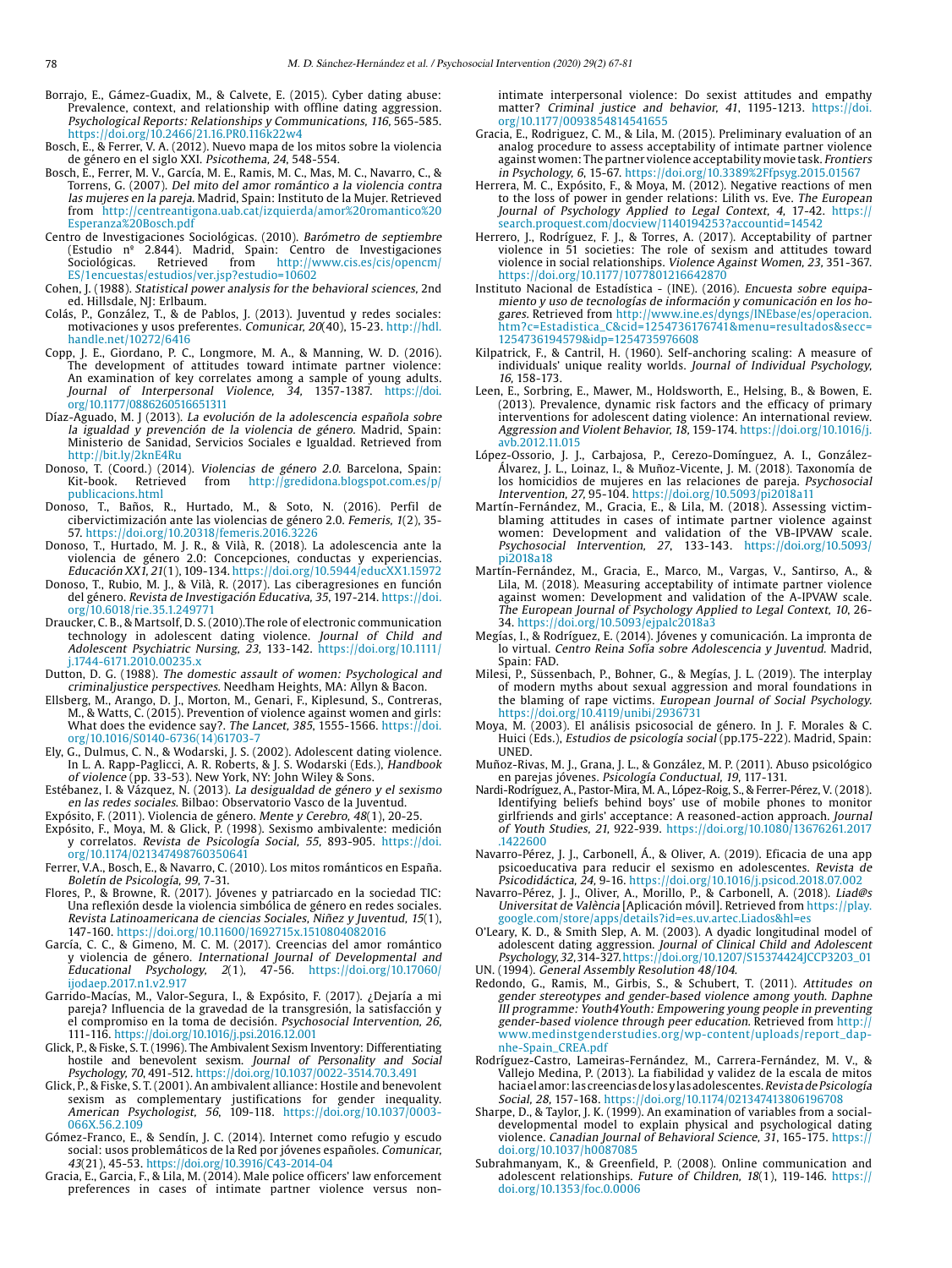- Valor-Segura, I., Expósito, F., & Moya, M. (2011). Victim blaming and exoneration of the perpetrator in domestic violence: The role of beliefs in a just world and ambivalent sexism. The Spanish Journal of Psychology, 14, 195-206. [http://doi.org/10.5209/rev\\_SJOP.2011.v14. n1.17](http://doi.org/10.5209/rev_SJOP.2011.v14. n1.17)
- Valor-Segura, I., Expósito, F., Moya, M., & Kluwer, E. (2014). Don't leave me: The effect of dependency and emotions in relationship conflict. Journal of Applied Social Psychology, 44, 579-587. [https://doi.org/10.1111/](https://doi.org/10.1111/jasp.12250) [jasp.12250](https://doi.org/10.1111/jasp.12250)
- Vidal-Fernandez, A., & Megias, J. L. (2014). Attributions of blame to battered women when they are perceived as feminists or as "difficult to deal with". The Spanish Journal of Psychology, 17, E21. [https://doi.](https://doi.org/10.1017/sjp.2014.26) [org/10.1017/sjp.2014.26](https://doi.org/10.1017/sjp.2014.26)
- Vitak, J., Chadha, K., Steiner, L., & Ashktorab, Z. (2017). Identifying women's experiences with and strategies for mitigating negative effects of online

harassment. Proceedings of the 20th ACM Conference on Computer Supported Cooperative Work and Social Computing. Portland, OR: ACM. Retrieved from [https://vitak.files.wordpress.com/2009/02/](https://vitak.files.wordpress.com/2009/02/vitak_etal-2017-cscw-online-harassment.pdf) [vitak\\_etal-2017-cscw-online-harassment.pdf](https://vitak.files.wordpress.com/2009/02/vitak_etal-2017-cscw-online-harassment.pdf)

- Waltermaurer, E. (2012). Public justification of intimate partner violence: A review of the literature. Trauma, Violence, & Abuse, 13, 167-175. <https://doi.org/10.1177/1524838012447699>
- Wright, M. F. (2017). Intimate partner aggression and adult attachment insecurity: The mediation of jealousy and anger. Evolutionary Behavioral Sciences, 11, 187-198. <https://doi.org/10.1037/ebs0000097>
- Yela C. (2003). La otra cara del amor: mitos, paradojas y problemas. Encuentros de Psicología Social, 1, 263-267.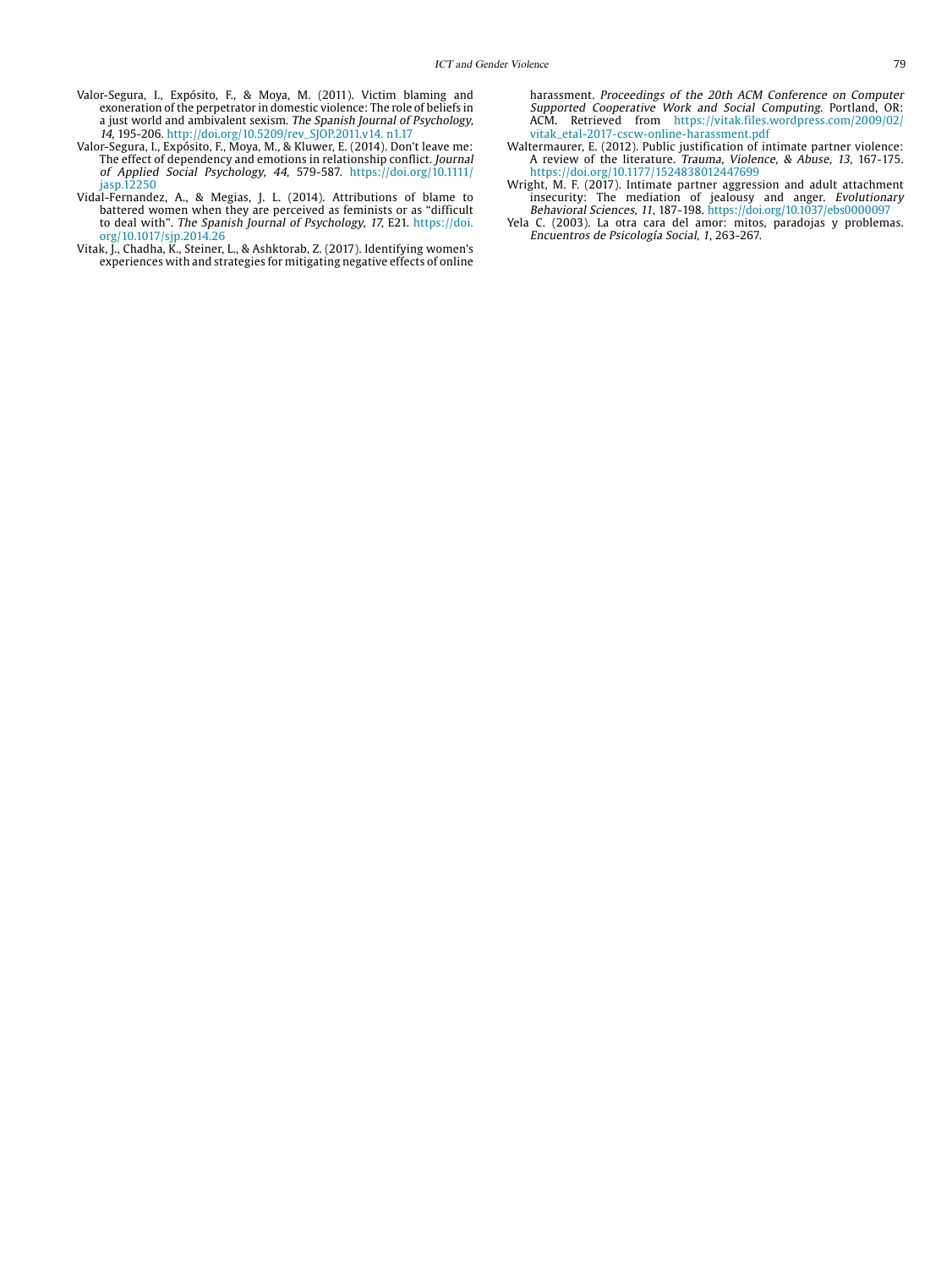## **Appendix A**

## **Protagonist Condition**

"Imagine that you have met some friends to go out tonight. Your boyfriend, whom you have been dating for 3 years, is going to stay at home. While you're getting dressed, your boyfriend comes by to see you. When he arrives, he asks you what time and with whom you will meet and your boyfriend asks you through WhatsApp what time and with whom you will meet. You answer him: "I already told you I'm going out with classmates and we're meeting at around ten o'clock." He keeps asking questions insistently, since he wants to know where you're going and what time you're coming home. You answer that you're going to dinner and after that, you are going to a downtown pub, but you don't know what time you're coming home. Later, when you have finished getting dressed and he sees that you've put on a tight dress with a low neckline/ you write to tell him that you're leaving. Quickly, your boyfriend answers and requests you a photo to see how beautiful you look. However, when he receives the picture and sees that you've put on a tight dress with a low neckline, he tells you that you look too provocative to meet friends. You feel good about the clothes you're wearing and you don't want to change your outfit. Then your boyfriend gets upset and you start to argue. In the end, after a long discussion, you decide to change your clothes and end the discussion as soon as possible."

## **Observer Condition**

"María has met some friends to go out tonight. Her boyfriend, Juan, whom she has been dating for 3 years, is going to stay at home. While María is getting dressed, Juan goes home to see her. When he arrives, he asks María what time and with whom she will meet/ Juan asks to María through WhatsApp what time and with whom she will meet. María answers him: "I already told you I'm going out with classmates and we're meeting at around ten o'clock."Juan keeps asking questions insistently since he wants to know where she's going and what time she's coming home. María answers him that she's going to dinner and after that, she's going to a downtown pub, but she doesn't know what time she's coming home. Later, when María has finished getting dressed and Juan sees that she's put on a tight dress with a low neckline/ she writes to Juan to tell him that she's leaving. Quickly, Juan answers and requests that María send him a photo to see how beautiful she looks. However, when Juan receives the picture and sees that she's put on a tight dress with a low neckline, he tells María that she looks too provocative to meet friends. María feels good about the clothes she's wearing and she doesn't want to change her outfit. Then Juan gets upset and they start to argue. In the end, after a long discussion, María decides to change her clothes and end the discussion as soon as possible."